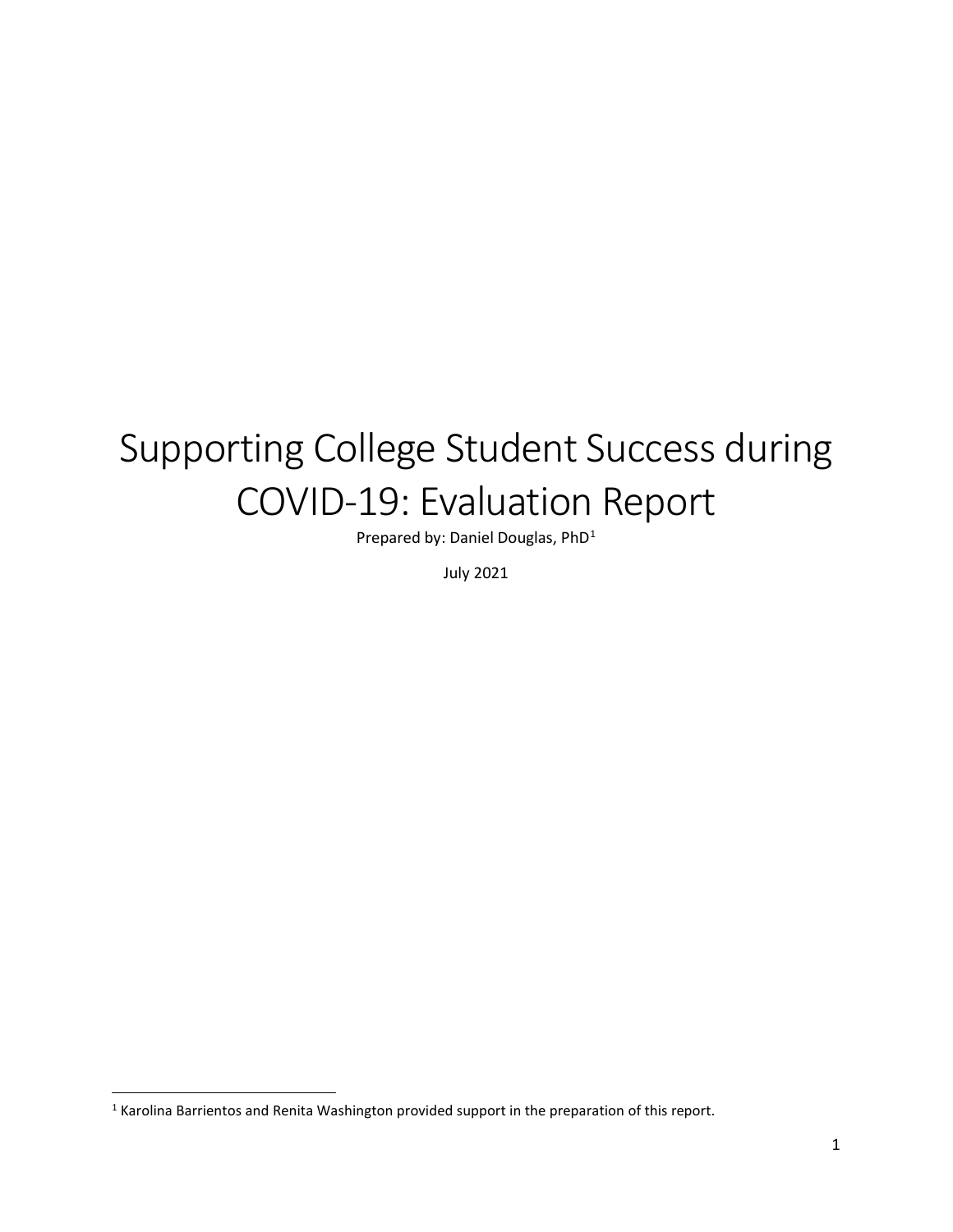# Contents

| Appendix C. An Inventory of the Hartford Foundation's Prior Workforce Grant-making 28 |  |
|---------------------------------------------------------------------------------------|--|
|                                                                                       |  |
|                                                                                       |  |
|                                                                                       |  |
|                                                                                       |  |
|                                                                                       |  |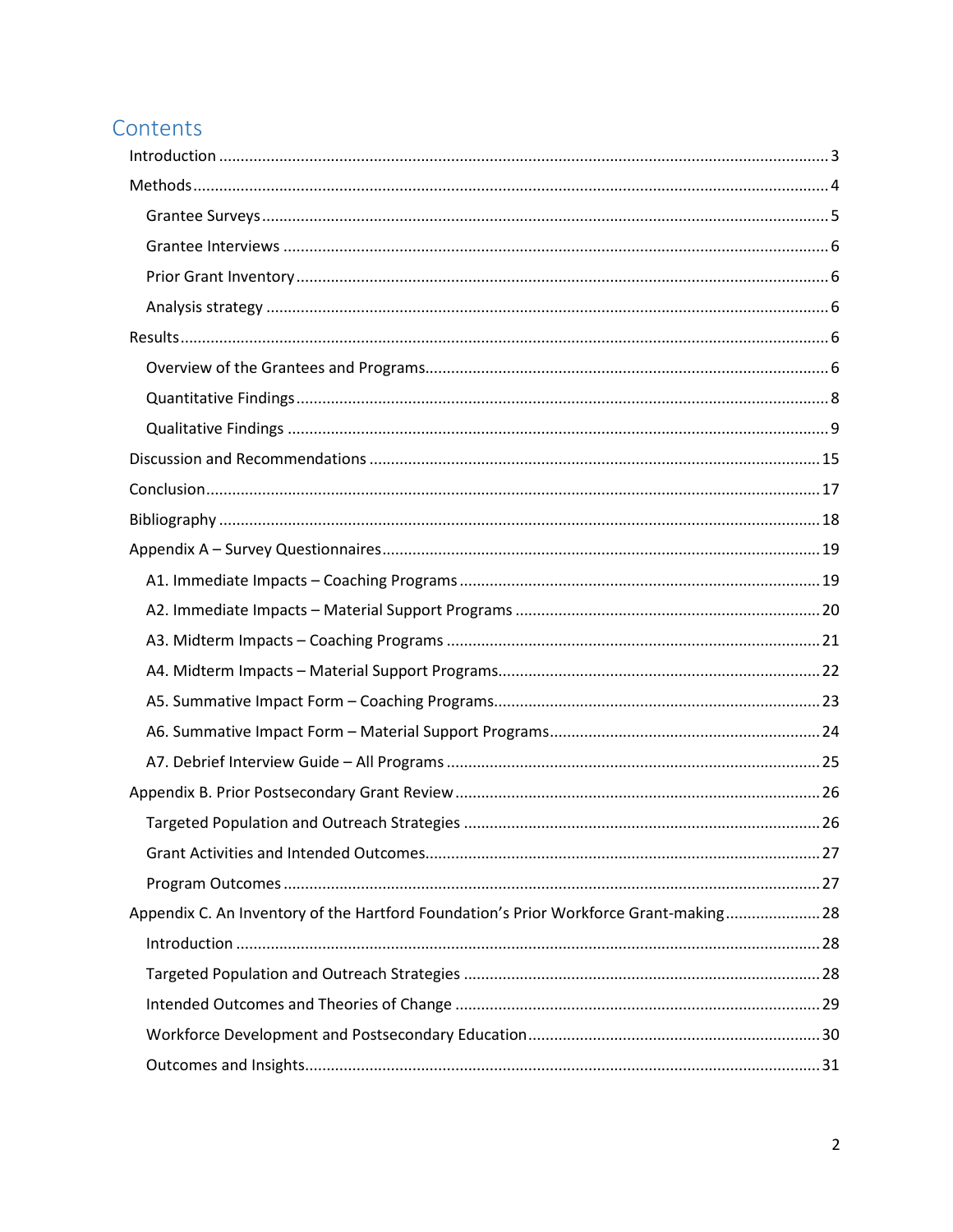#### <span id="page-2-0"></span>Introduction

As open-access institutions, community colleges provide avenues to educational attainment and economic mobility for historically marginalized groups. In 2017-18, about 44 percent of US undergraduate students attended community colleges (Community College Research Center, nd). According to 2015-16 federal data, 38% of community college students were Black and Latinx, and 54% were the first generation college students.<sup>[2](#page-2-1)</sup> But persistence and completion rates community colleges are low in real and relative terms. Among students who began at community colleges in fall 2018, only 62% re-enrolled in the next fall (Community College Research Center, nd). Looking at the cohort who began in fall 2014, only 40% completed an associate's or bachelor's degree within six years (Causey, et al., 2020). Low persistence and completion has been attributed both to factors within the institutions themselves – such as low funding levels and high student to faculty ratios – and to contextual factors facing community college students – who are typically older, from lower-income families, and less academically prepared (Goldrick-Rab, 2010). But if the US is to realize its aims of equal opportunity for all, supporting community colleges and their students will play a key role.

In the United States, the COVID-19 pandemic first took shape on the west coast in January of 2020 and quickly spread across the country. With little warning, the pandemic forced educational institutions at all levels to move their operations to online-only delivery. The impact of this shift was unevenly felt. Minority and low-income students are impacted by the "digital divide," and the community colleges are less likely to have the human and material resources available to bridge this gap. The broader economic consequences of the pandemic – lost jobs and increased family responsibilities – also disproportionately fall on the populations served by community colleges (Davis, 2020). Further compounding the problem, comparatively low levels of social and academic integration mean that community college students are less likely to know what resources are available to them, and less likely to ask for help. Practically, recent reports have shown that both enrollment and persistence at community colleges have declined sharply since the beginning of the pandemic (The College Board, 2021; Gardner, 2021).

In this context, Hartford Foundation for Public Giving sought to make short-duration grants to community colleges and affiliated local organizations to address and support community college student retention during the 2020/21 academic year. The Foundation sought proposals that focused on lowincome, Black and Latinx continuing students – who were already enrolled during the prior academic

<span id="page-2-1"></span><sup>2</sup> Author's tabulation of National Postsecondary Student Aid Survey 2015-16 (NPSAS: 16). Variables used: GENDER, PAREDUC, RACE, SECTOR11. Computation by NCES PowerStats on 7/22/2021.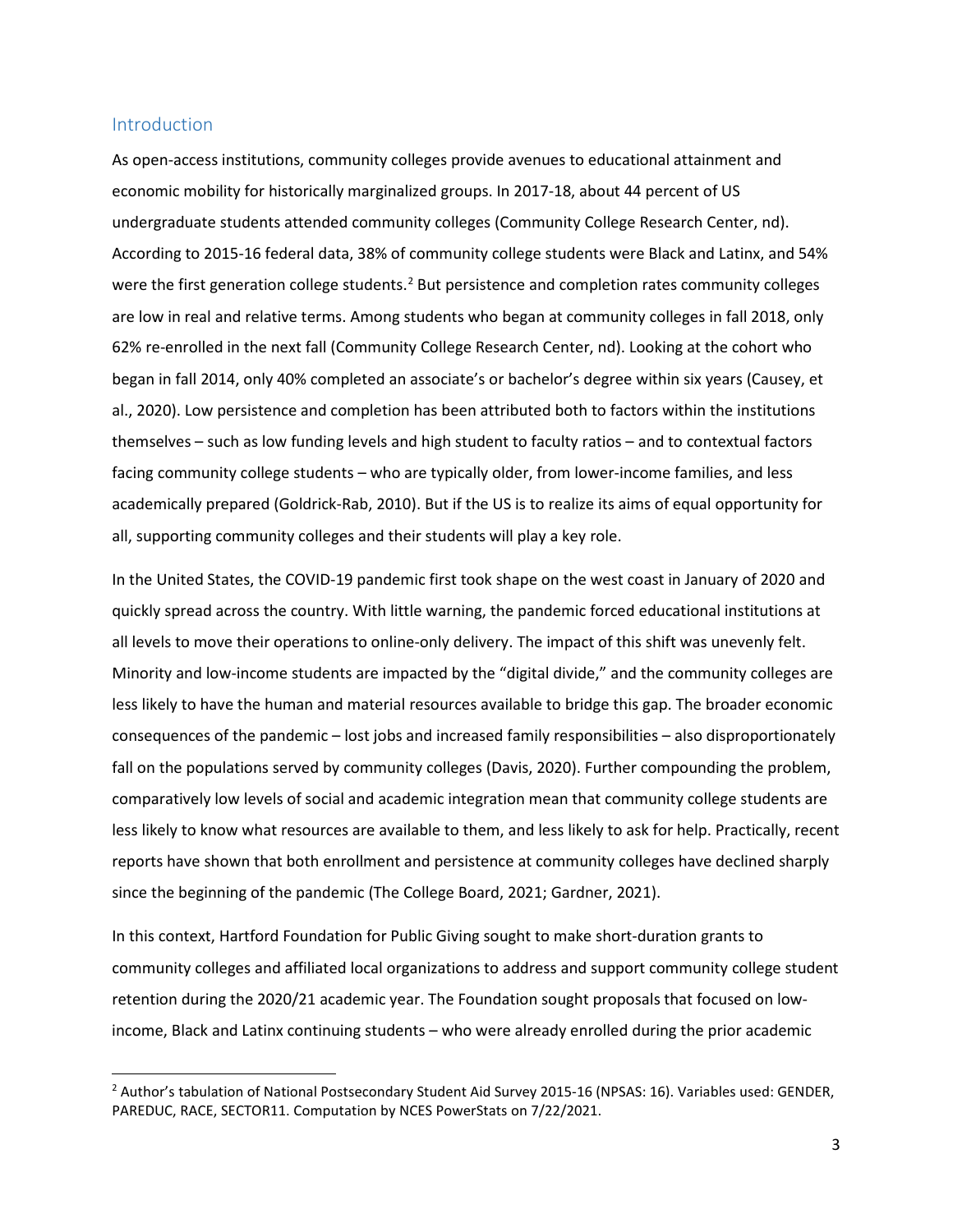year. The Foundation awarded approximately \$250,000 to four Connecticut colleges and one non-profit organization. The successful proposals fell into two broad categories. Three proposed to provide material support to students – in the form of emergency funds and technology (e.g., laptops and Wi-Fi hot-spots) – to keep them engaged in their now-remote coursework. Two sought to keep students engaged using targeted coaching – which connected participating students with mentors and advising support.

To understand the impact of these grants during the pandemic, the Foundation contracted an evaluation team from Trinity College. The aim of this evaluation is to provide insights as the Foundation hones its approach to postsecondary grant-making.

The evaluation team worked alongside Foundation staff and the five grantees to develop an evaluation plan. The evaluation involved periodic surveys of grantees to measure students' engagement with their programs and their persistence with their studies. In addition, the evaluation sought to understand the processes involved with implementing material and coaching support programs during a period of remote learning. As a related deliverable, the evaluation team also examined prior postsecondary and workforce development grants made by the foundation to compare their implementation and outcomes with those of the current grantees. The report proceeds as follows. First, we present an overview of the methods used in the evaluation. Then, we present results from the prior grant review, the current grantee surveys, and the follow-up interviews. We conclude by summarizing the findings and offering an overall evaluation and recommendations for future work.

#### <span id="page-3-0"></span>**Methods**

For governments, private firms, and non-profit organizations alike, evaluation is a critical part of effective policy-making. Beyond simply collecting data, evaluation seeks to make judgments about the impact of policies or programs for the purpose of making decisions about prioritizing and allocating resources. Data needs to be collected both about whether a program or policy was successful in realizing its goals, and about how programs worked or did not work. These summative and formative elements are complementary parts of a thorough program evaluation.

There are many approaches to program evaluation, but the general methodological approach taken here is known as responsive evaluation. In this approach, the evaluator works alongside the people delivering the program to understand the population served and the context of the program, and to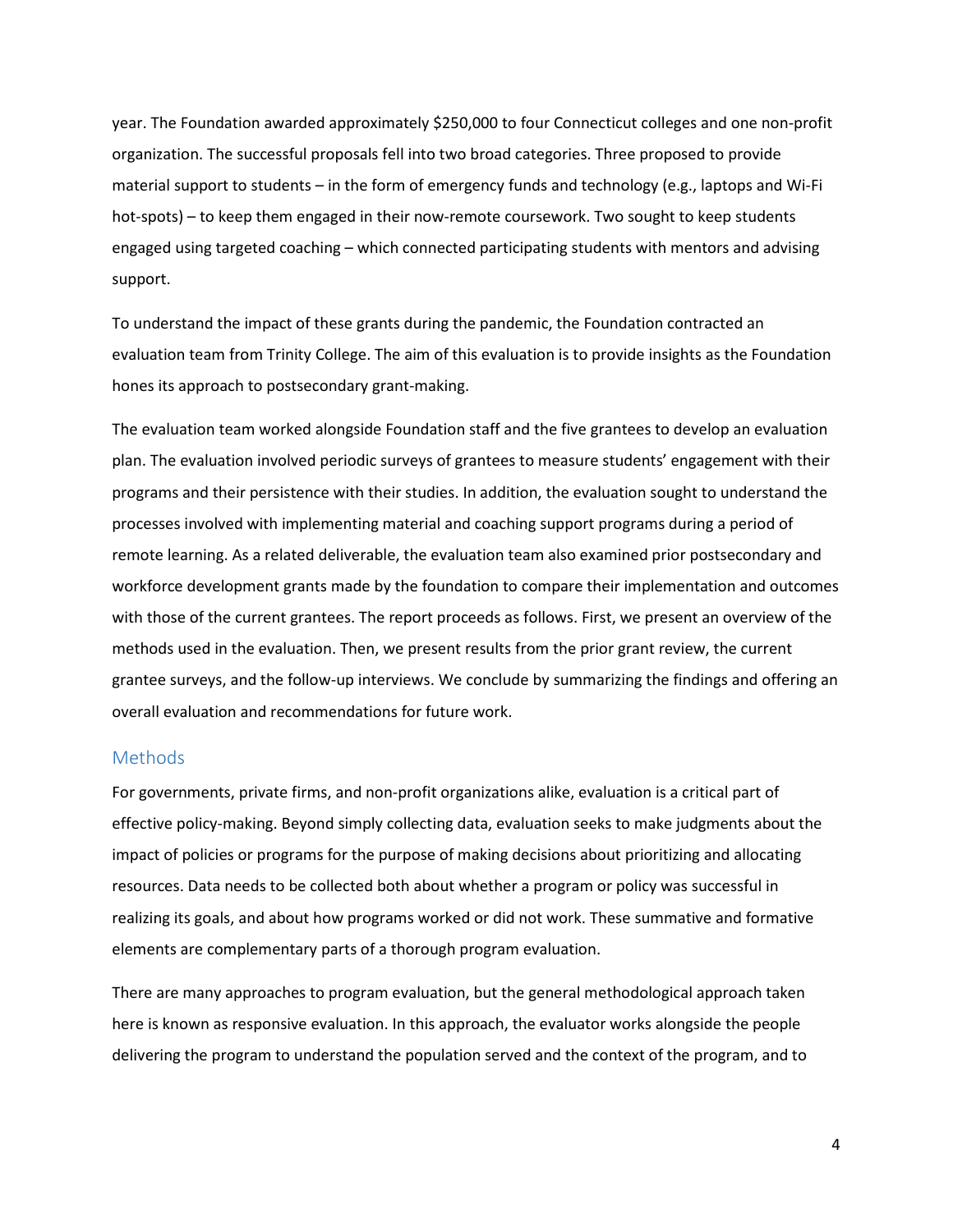agree on indicators of success (Stake, 1976; Abma, 2006).<sup>[3](#page-4-1)</sup> The evaluation also has elements of Patton's (2016) developmental approach, insofar as the team provided some ongoing technical support to both the grantees and the Foundation over the course of the grant period.

#### <span id="page-4-0"></span>Grantee Surveys

To make this a responsive evaluation, the team arranged a series of interviews with the grantees shortly after the awards were made. In these initial conversations, the lead evaluator and the grantees began by discussing the aims and activities of their respective programs, and the challenges faced by the students these programs would serve. We then discussed how their programs would directly support student persistence, and what barriers to student persistence would remain despite the program. Finally, we discussed the specific ways that grantees could measure student success with their programs.

Based on these discussions, the lead evaluator drafted three surveys to be distributed over the course of the Spring 2021 semester. These drafts were reviewed by the grantees and staff at the Hartford Foundation, and were finalized in January of 2020. The complete text of all three questionnaires is included in the Appendix to this report. Each survey first asks grantees to report on the number of students served by the grant – using the agreed-upon metrics, and ask for qualitative updates about successes and challenges with implementing the program. The second question in each survey asks about how the program is impacting students' engagement with their Spring 2021 coursework. The midterm and summative surveys ask whether students plan to re-enroll in the next semester, as well as whether any students have completed programs of study. The last question in each survey asks about any unintended impacts on students and/or their families, households, or the institution as a whole.

|                            | <b>Immediate Impacts</b><br><b>Midterm Impacts</b> |                                                 | <b>Summative Impacts</b>                         |  |
|----------------------------|----------------------------------------------------|-------------------------------------------------|--------------------------------------------------|--|
| <b>Distribution Timing</b> | ~2 weeks after start of<br>Spring 2021 semester    | ~8 weeks after start of<br>Spring 2021 semester | ~12 weeks after start of<br>Spring 2021 semester |  |
| Response Rate <sup>4</sup> | 100%                                               | 80%                                             | 100%                                             |  |

Table 1. Evaluation Survey Timing and Response Rates

<span id="page-4-1"></span> $3$  A related approach evaluation for programs serving historically marginalized populations is known as Culturally Responsive Evaluation (CRE). While similar to Stake's responsive evaluation, this approach emphasizes the need for centering the experiences of marginalized populations, and placing marginalized people in leading roles in all evaluation activities (Bryan & Lewis, 2020; Hood, 2005). As such, this evaluation does not, in our estimation, meet the standard of CRE.

<span id="page-4-2"></span><sup>&</sup>lt;sup>4</sup> One of the grantees submitted all three forms at the conclusion of the semester, and only after completing a follow-up interview.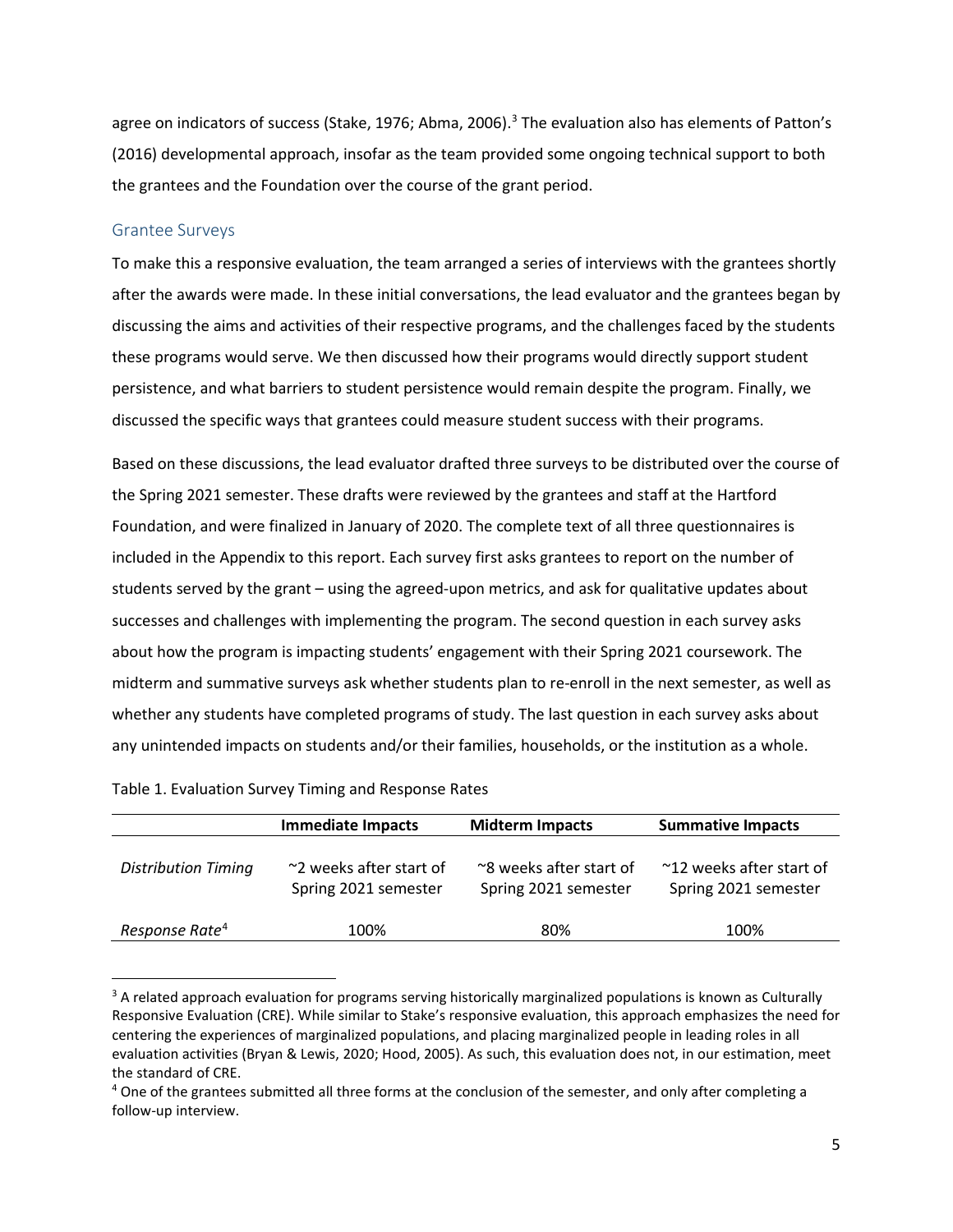Table 1 shows the survey distribution schedule and response rates. By June of 2021, all five grantees had completed the immediate and summative impact surveys, and four of five had completed the midterm survey.

#### <span id="page-5-0"></span>Grantee Interviews

To supplement the data collected in the surveys, and to better understand the unique circumstances of each program – the evaluation team scheduled debrief interviews with the grantees in July 2021. The interviews focused on successes and challenges with program delivery, anticipated and unanticipated impacts of the program (both on the students and their institutions), and the sustainability of the programs beyond the grant period. All five grantees participated in debrief interviews. These interviews were not recorded, the interviewer took comprehensive notes during and immediately following the interviews. In the findings section, direct quotes are drawn from the survey responses, while material from the debrief interviews is indicated as paraphrases.

#### <span id="page-5-1"></span>Prior Grant Inventory

During the Spring 2021 semester, the evaluation team conducted a review of the Hartford Foundation's postsecondary education and workforce grants since 2015. This review was conducted to better understand the trajectories and impacts of grants made by the Foundation that serve similar populations of young people. The review focused on population served, methods of student outreach, and metrics of success. Findings from the workforce grant review were delivered as a standalone memo in June 2021. The findings from the review of the postsecondary grants are included as Appendix B.

#### <span id="page-5-2"></span>Analysis strategy

Survey responses were analyzed quantitatively to understand whether the programs met their targets in terms of students served, whether students remained engaged during the term, and student plans for re-enrollment and/or degree completion. Qualitative responses were analyzed to identify themes in implementation challenges, and program impacts on students and the institutions. Interviews are similarly analyzed thematically. The qualitative findings are thus presented by weaving together data from the surveys and the interviews.

#### <span id="page-5-3"></span>Results

#### <span id="page-5-4"></span>Overview of the Grantees and Programs

Before presenting the analysis, we provide brief overviews of the five grantees and their programs. Broadly, the analysis focuses on the similarities and differences in implementation and impact between the material support and coaching support grants.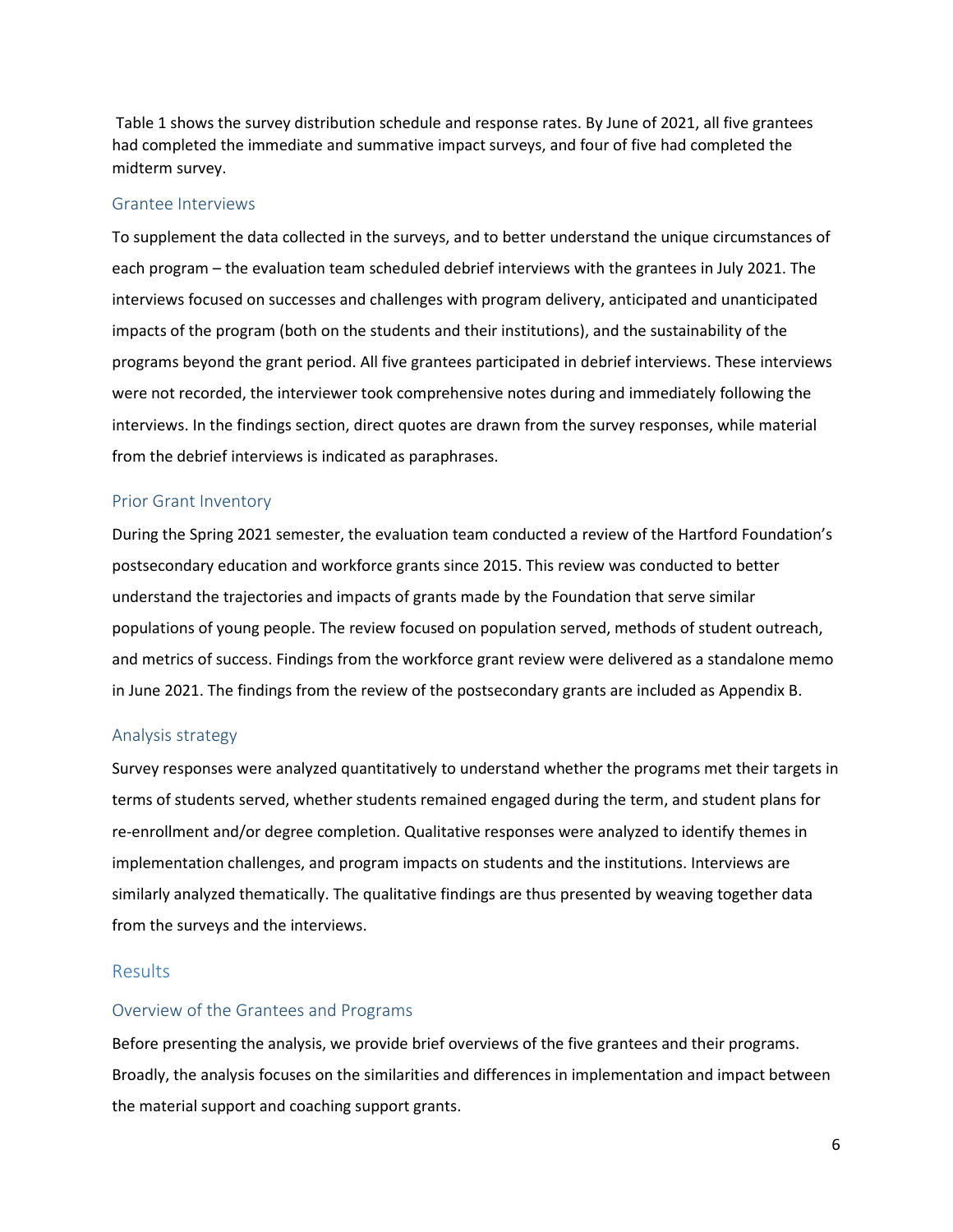*Asnuntuck Community College.* (ACC) Asnuntuck CC proposed a two-part program. The first part of the program provided loaner laptops to campus-based continuing students in its academic programs and Advanced Manufacturing programs of study. The second part of the program placed cameras and large monitor screens in four correctional facilities to support remote learning for incarcerated people participating in ACCs Second-Chance Pell programs in Human Services, Business, General Studies and Manufacturing programs. ACC is classified as a material support program.

*Capital Community College.* (CCC) Captial CC proposed to used grant funds to develop its Brother-2- Brother and Sister-2-Sister programs. B2B and S2S are mentoring programs that aim to foster social integration among Black and Latinx college students. Students are connected with professional and faculty mentors. The program coordinator also facilitates peer mentoring, workshops, and community service activities for participating students. CCC is classified as a coaching program.

*Goodwin University.* (GU) The Attaining Connections to Success (ACTS) program focused primarily on technology and resource access for students. It provided laptops and wi-fi hotspots on a semester loan basis, made emergency funds available to cover the cost of textbooks, and specialized advisor coaching. Grant funds covered the laptops, hotspots, and training for program advisors. GU is classified as a material support program.

*Manchester Community College.* (MCC) The MCC Connectors program is a peer-mentoring program built around MCC's introductory student success course. The program aimed to pair three part-time course instructors with a total of six peer mentors. Each course section would serve a group of 12 students, with peer mentor serving a 'pod' of six students to discuss and refine the concepts taught in the course. The program aimed to improve students' self-advocacy behaviors, in addition to helping them navigate resources available at the school (e.g., advising and financial aid). MCC is classified as a coaching program.

*Hartford Promise.* (HP) The Urgent Needs for Promise Scholars program established a pool of emergency funds for HPs scholars. Grant funds were specifically directed at Promise scholars enrolled in Manchester and Capital community colleges. In addition to emergency funds, HP also purchased laptops for scholars who requested them. Grant monies were also used to facilitate outreach and increase awareness about the availability of emergency funds. HP is classified as a material support program.

7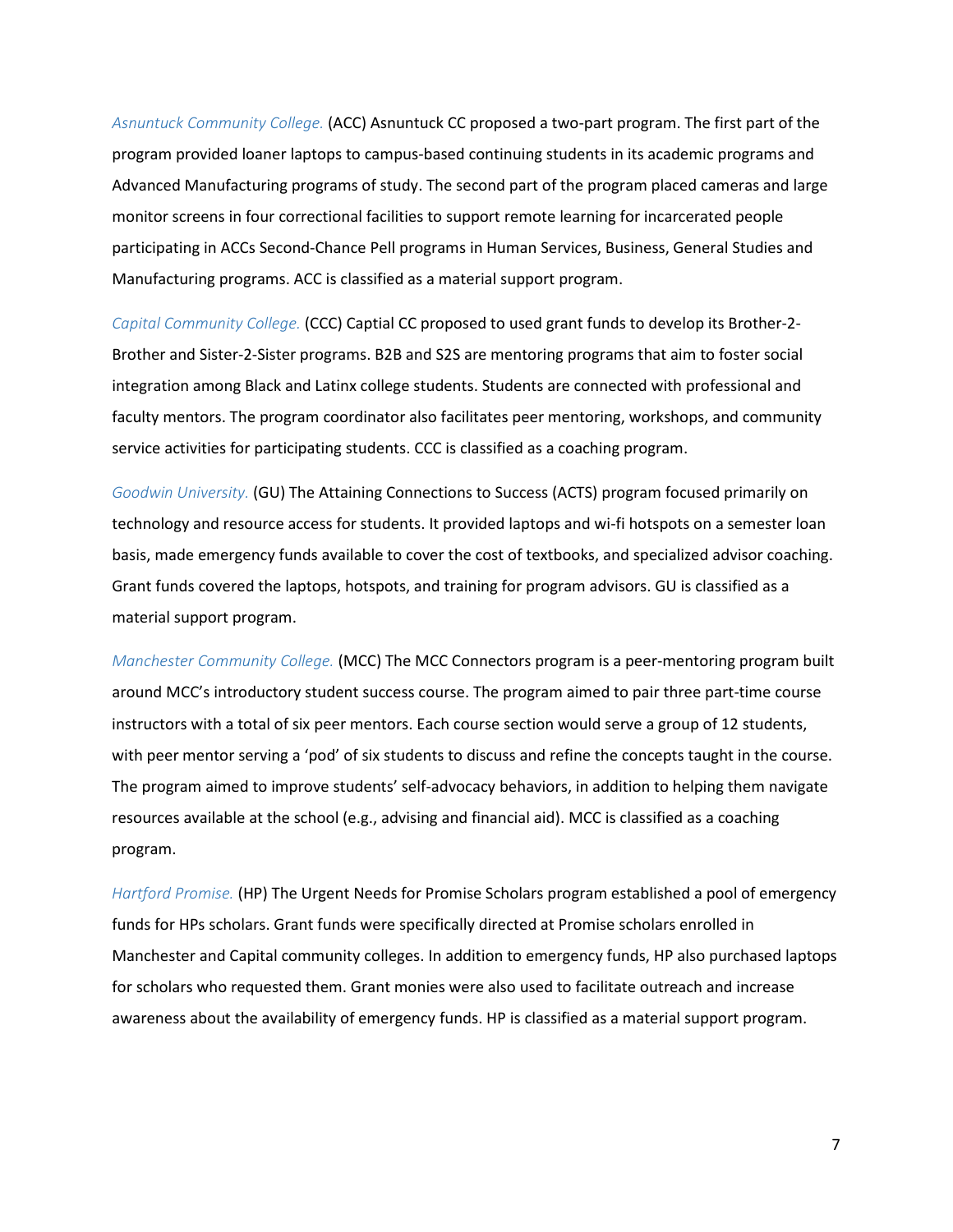#### <span id="page-7-0"></span>Quantitative Findings

|                                                       | <b>Material Supports</b> |                              |                                     | <b>Coaching Supports</b>      |                              |
|-------------------------------------------------------|--------------------------|------------------------------|-------------------------------------|-------------------------------|------------------------------|
|                                                       | Asnuntuck CC*            | Goodwin                      | Hartford                            | Capital CC                    | Manchester                   |
|                                                       |                          | University                   | Promise                             |                               | CC.                          |
| Intended # of                                         | 167 (SCP)                | 30                           | 100-150                             | 15-40 per                     | 36-72                        |
| Participants                                          | 29 (LL)                  |                              |                                     | semester                      |                              |
| Midterm # of<br>participants                          | 83 (SCP)<br>2(L)         | 33                           | 97 (funds)<br>27 (laptops)          | No Data                       | 16 (enrolled)<br>9 (engaged) |
| Final # of<br>Participants                            | 68 (SCP)<br>2(LL)        | 36                           | 104 (funds)<br>28 (laptops)         | 25 (enrolled)<br>20 (engaged) | 14                           |
| % of<br>participants<br>re-enrolling                  | 77% (SCP)<br>100% (LL)   | 64% (Summer)<br>47% (Fall)** | 85%<br>(projected for<br>Fall 2021) | 60%<br>(for Fall 2021)        | 29%<br>(for Summer<br>2021)  |
| # of<br>participants<br>completing or<br>transferring | 0                        | 3                            | $17 - 20$                           | 0                             | 0                            |

Table 2. Student Participation and Outcomes for Current Grantees

\*SCP = Second Chance Pell, LL = Loaner Laptop

\*\*As of July 27, 2021. Enrollment at GU is still ongoing, proportion expected to increase.

Table 2 presents broad indicators of the reach and impact of the five grant programs, grouped by broad type – material and coaching supports. Comparing the final number of participants to the intended number of participants, only two (GU and HP) met or exceeded their initial target. Notably, the material support programs generally intended to serve more students than coaching support programs. This stands to reason as the per-student costs of material support interventions were lower than those of coaching interventions.

In terms of student retention, programs ranged from between 30 and 85 percent re-enrollment. But the data quality varies by site. Some programs reported fall re-enrollment, while others reported for summer. Hartford Promise does not have direct access to student enrollment data, so the 85 percent figure is based on impressions from their contact with scholars. Thus, it is not possible to say that one program or type of program produced better re-enrollment outcomes than another. But in this regard material support and coaching programs are at least comparable.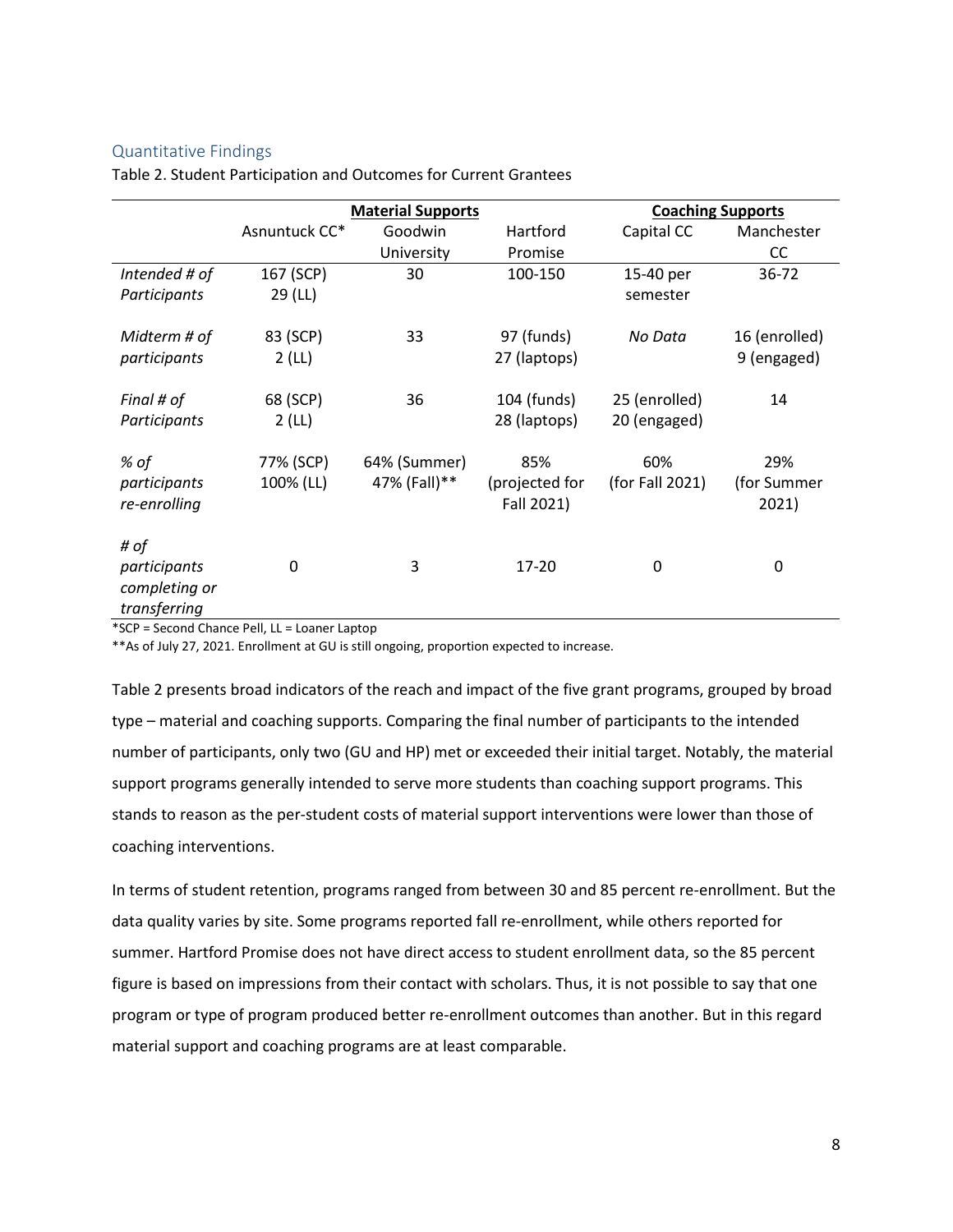In terms of degree and credential completion, only Goodwin's connections program and Hartford Promise reported that participating students would complete their programs of study in the 2020-21 academic year. This is to be expected given that the five grant programs generally served students who are early in their college careers. ACC's Second Chance Pell program would not lead to credential completion *per se*, which makes it difficult to evaluate by these standard metrics.

#### <span id="page-8-0"></span>Qualitative Findings

*Barriers to implementation.* Implementation hurdles varied by the type of program. For material support programs, early obstacles related to the purchase and registration of devices. For example, while GU reported a steady student outreach effort in their first survey, the process of securing laptops was delayed:

*"Laptops were ordered and arrived on January 11th. However, it took some time to get them ready for distribution. Laptops must first be loaded with software and added to the Goodwin network. Distribution of laptops will begin the week of February 8th."* (GU)

ACC reported a similar schedule, but elaborated on the complex process once laptops were physically received by the college:

*"One of the challenges for both programs was getting the equipment to arrive at ACC in a timely manner. The internal paperwork for the purchases was generated at ACC on January 15, 2021… The laptops for the Laptop Loaner Program arrived around March 15, 2021 and then had to be processed by our Information Technology Department so they could be loaned out to students… The system that was created involved the IT Department, Student Services, the Library and Academic Affairs."* (ACC)

The program coordinator at ACC noted that the logistics of distributing laptops was the biggest unanticipated challenge for the campus-based portion of their program. The delayed start of the program led to the disappointingly low number of students who utilized laptops during the spring. The second-chance Pell component went relatively smoothly:

*"The equipment for the Second Chance Pell program arrived between February 15, 2021 and March 15, 2021. The equipment was then installed at each of the DOC facilities and tested. Recruitment sessions with students started right away and classes started March 22, 2021."*  (ACC)

For coaching/mentoring programs, obstacles concerned outreach to students and encouraging participation. For example, in their initial survey, CCC reported that recruiting students to participate in the B2B/S2S programs was slow because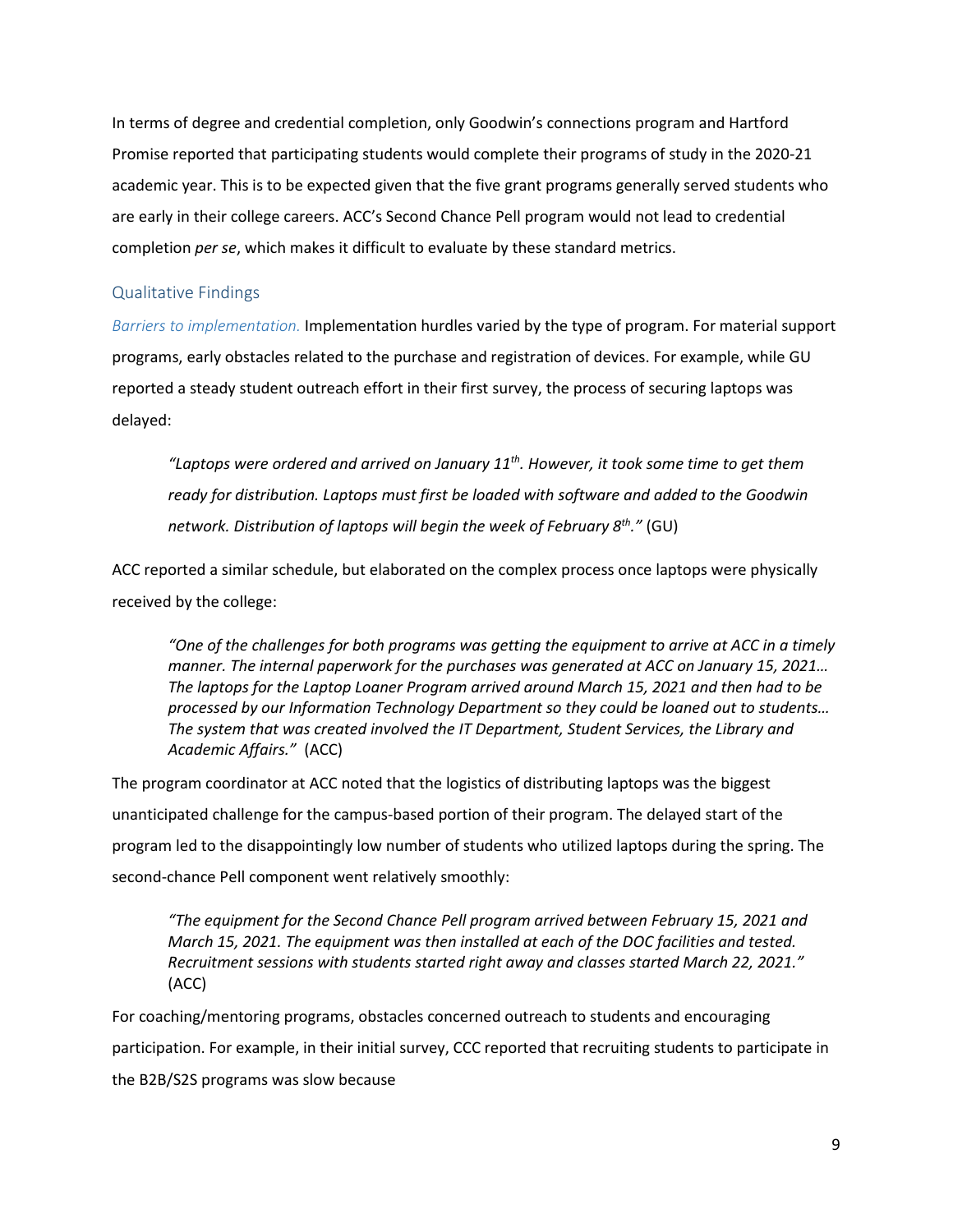*"placing phone calls, and emails, along with utilizing social media, these are the main and/or only methods available to recruit…, in addition to the Covid-19 protocols, we're not able to provide traditional information sessions or travel to High Schools to present to an audience and by default, this impacts our recruiting in general." (CCC)*

Similarly, MCC reported of its early recruitment efforts:

*"We canvassed ~150 students eligible for the 4-week Math Advancement Program (MAP) and only 16 signed up…Getting a new program up and running during finals/break is difficult because people are really scattered at that time. Our student worker found that many of the students she called didn't know they have a college email address or how to check their college email." (MCC)*

Once the semester was underway, MCC connectors participants (including students and tutors) struggled to find the right technical solutions for engaging with the program. The college changed its rules about videoconferencing software, which forced faculty and students to change the way they interacted with the program – which was centered around a developmental mathematics course.

*'There was a lot of challenge for faculty navigating all the digital platforms and learning to deliver content online. One of the big issues was whether faculty could use WebX, Zoom, or Teams, and getting the different online platforms like ALEKS, [Pearson] MyMathLab, and Wiley to work well with the proctoring software. During the semester, faculty were told they could not use Zoom, and that they had to migrate to Teams. But students were not aided in this transition. These shifts created a lot stress for faculty, especially adjuncts.' (MCC, paraphrase)*

At Capital, the B2B program was also centered around a course for new students. While participation in the course was generally good, program staff struggled to get students to engage with content other than their coursework. In this context, the program coordinator talks about why an on-campus program would be more successful:

*'…when they're home, nothing changes. When they're on campus, it builds rapport and selfadvocacy, develops of new culture, increases morale' (CCC, paraphrase)*

Hartford Promise was unique among the grantees in reporting no substantial barriers to implementation. This can be attributed to both the nature of the program and the position of Hartford Promise as an external organization rather than a college. The creation of an emergency fund and the provision of laptops meant that there was comparatively little 'behind-the-scenes' administrative work to be done – funds could be distributed once requests were received and processed. The main task was to notify Promise scholars of the availability of funds – which was done via email, text message, and word-of-mouth through the organization's ambassadors at the colleges. Hartford Promise made the decision to purchase laptops through Dell Computers – with whom the organization already had a working relationship. This further eased burden on both students and organization staff.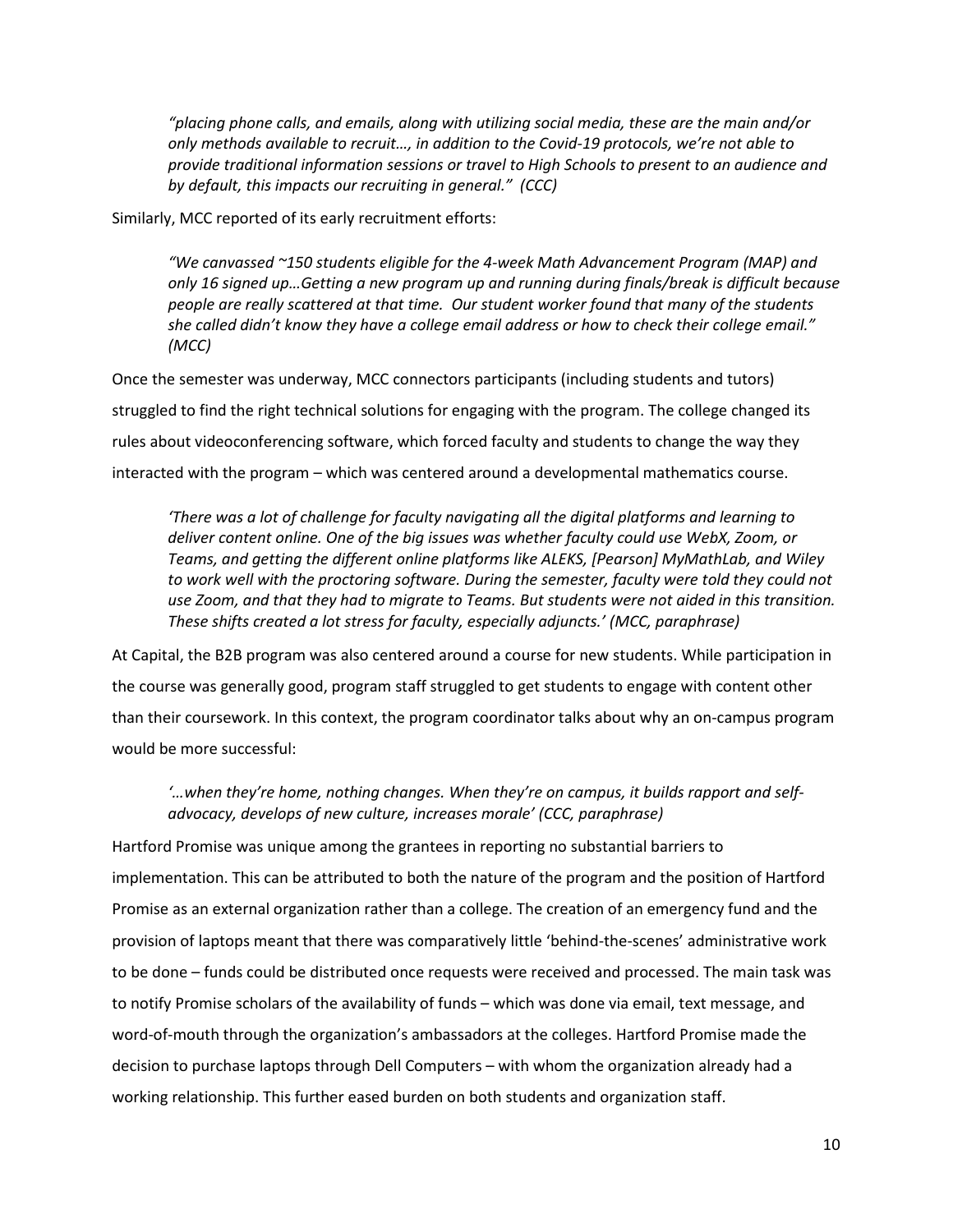*'We directly ordered laptops for 27 students from Dell and had them drop-shipped to the students' addresses. This was easier than asking students to buy a computer with a stipend. A couple of shipped laptops were stolen, a couple more were not working on arrival and needed to be re-ordered.' (HP, paraphrase)*

If there was a minor problem, it was overcoming students' suspicion about the getting help without preconditions:

*"It is hard for many of them to ask for help. When they do it is often with suspicion or doubt that real help will materialize, especially quickly and without lots of hassles. We have shifted their experience and trust by doing this quickly and without strings." (HP)*

*Lessons Learned.* The evaluation surveys asked grantees to report on implementation challenges at multiple points during the spring 2021 semester. The interviews conducted after the end of the term allowed grantees to reflect on what they learned from these challenges and how they might proceed differently based on those experiences. Specifically, they were asked what relationships they would build in advance either within their institutions or with external organizations, and if there were any process changes they would make with regards to student outreach.

In general, grantees felt that their programs would benefit from better relationships with other offices in the colleges whose work impacts student success. For material support programs, these included information technology, college libraries, and financial aid. ACC's loaner laptop program was ultimately facilitated through the college library – where students already go to borrow other types of shared resources. But before the computers can be set up as loaners, IT needs to install software and tie the computer to the college's network; this latter point was also evident at GU. Since their program also included emergency funds, GU staff also stated that connecting in advance with financial aid and university accounts offices would have facilitated the delivery of funds. Paraphrasing from an interview:

*'depending on what type of emergency funding a student needed, distributing those funds could involve financial aid, the accounts office, or the bookstore. Having someone involved who understands those processes would have been helpful.' (GU, paraphrase)*

Coaching and mentoring programs also noted important within-college relationships included financial aid and the registrar. Because these programs aim to help students better navigate college bureaucracy, the mentors themselves reported a need to understand more about registration and student aid processes. A peer mentor from MCC explained that while she can help mentees with situations like those she has personally encountered, other issues were outside of what she knew. CCC plans to build these intra-college relationships once they onboard a new coordinator for the B2B program, who they also hope will improve the programs outreach efforts.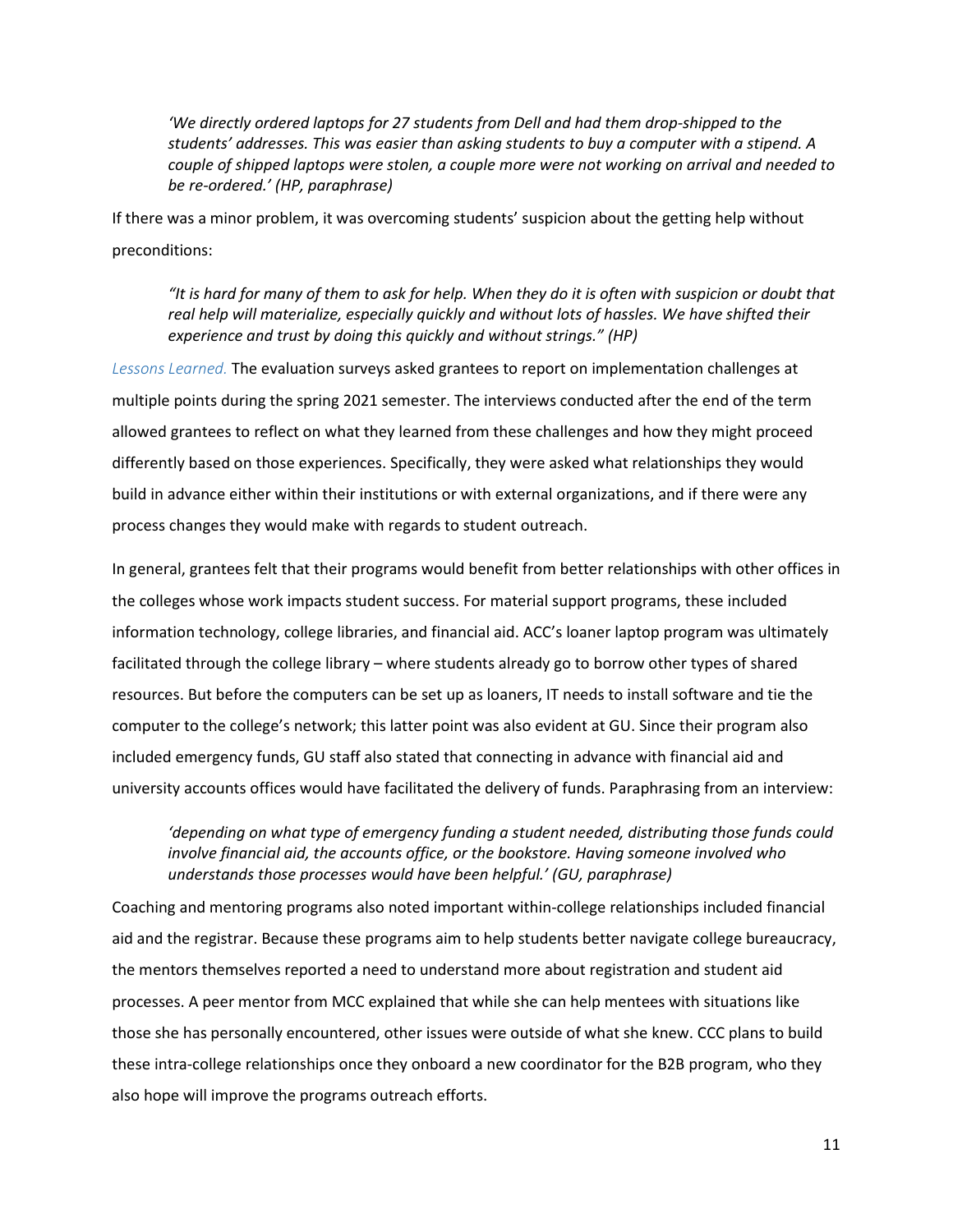Both types of programs recognized the need for building relationships with faculty and student advisors. Material support programs like those at ACC and GU would rely on faculty and advisers to promote the availability of material supports. The program coordinator at ACC reported that she created language for faculty to build into course syllabi to inform students of the loaner laptop program. Coaching programs directly engage with faculty as facilitators, but also suggested a need for a relationship between peer mentors and student advising services.

*'The program needs to liaise with the advising office. Getting students on track depends on advising. Advising workshop was an optional activity in the Student Success Course (IDS 105), but instructor wants to build that into class time, since students are less likely to do the supplemental activities.' (CCC, paraphrase)*

*Expected and Unexpected Impacts.* In the final survey and the debrief interview, grantees were asked to think broadly about the impact of their programs, and about the barriers that still continued to impact student success. The intended impacts on persistence and course engagement were summarized above in Table 2, but were described better by a number of grantees.

*"These additional funds and laptops were incredibly important. Because of this additional support Scholars had one less thing to worry about. Many could work less hours which meant they could focus more on school. Many had working laptops vs borrowing one or sharing a laptop with 2-3 other siblings. It also reassured students that we "had their back" and that they could depend on us for all sorts of support." (HP)*

*'Students who participated in IDS 105 [introductory student success course] for the B2B program said it was the best class they had. It was a group of young men of color able to be together and share experiences and build self-advocacy.' (CCC, paraphrase)*

*" We have helped to reduce the number of students dropping courses due to lack of resources. Other eliminated barriers include not having sufficient funds to purchase textbooks, rent eBooks, and pay tuition or late registration fees to register for summer courses. Having their own laptop or even access to a hotspot, allowed students to complete discussion boards even during their work lunch breaks. This eased the technology burden at home." (GU)*

But the impacts of grant programs often go beyond their stated intentions. Two broad types of unintended impacts that emerged from the interviews were changes in how staff understood the needs of their students, and how they were able to respond to those needs. For the coaching and mentoring programs, staff quickly learned that getting students to engage in additional activities was challenging, especially when those activities were happening online. As staff from CCC and MCC expressed:

*"Engagement is the most difficult part as students have disconnected virtually. Many of our students are also working, and at times due to the availability of extra hours they're offered, that becomes their priority at times." (CCC)*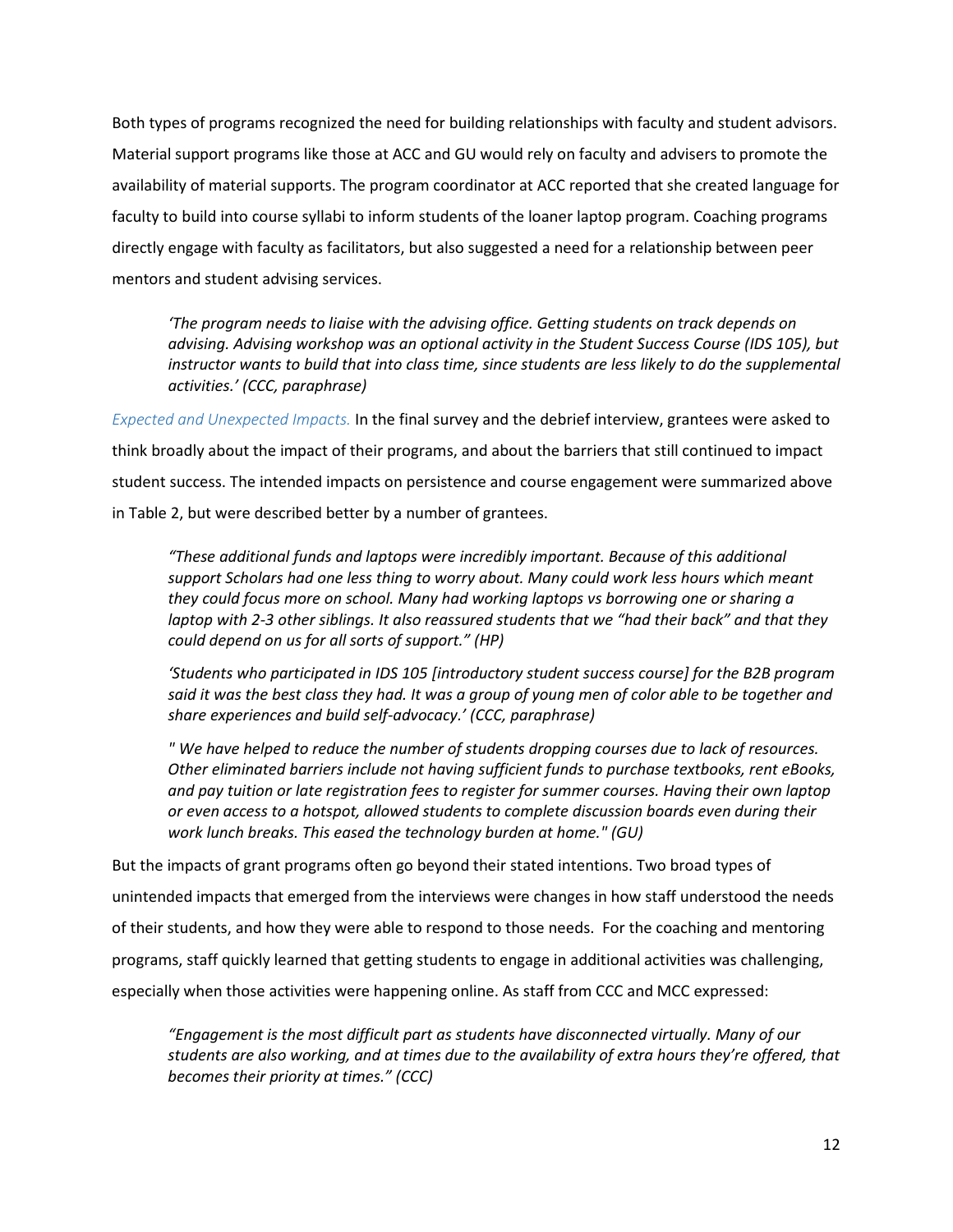*"Time and self-management were the two biggest obstacles for our students. Several remarked that they didn't have 'time' to take an extra course during the spring semester to learn how to manage their busy lives more effectively." (MCC)*

MCC's program encountered many recruitment obstacles, but it led them to adapt the peer mentors' time to create a wellness site on the college intranet. Engagement with that tool has been encouraging, but also indicates the degree of difficulty facing many students:

*"In mid-February, our team started an intranet site with weekly wellness/happiness updates that encourage members to persist. The site now has 40 members (including faculty/staff and cohort 2 students) and is open to anyone who has a college email address. Since the first post, we have seen an increase in visits from ~ 30 views/week to ~600." (MCC)*

For the material-support programs at GU and HP, connecting students with resources started new

conversations about their needs. As expected, students faced many overlapping challenges during the

2020/21 academic year, including issues that preceded the pandemic:

*'Some of our students are also parents, and so we learned that they might have one computer at home already, but they really need two so that their children can engage with remote schooling as well.' (GU, paraphrase)*

*'The grant gave us a better purview on the reality our scholars face. When we say there's no safety net, there is no safety net. A small bill or financial obligation can toss many students out of college. The grant funds probably kept 30-50 students in college, or enrolled full-time.' (HP, paraphrase)*

In terms of response, the grants allowed colleges to build more robust student support infrastructure –

including having more devices to loan and better means of distributing them.

*"One of the most notable barriers to the Laptop Lending program was setting up the system to track the laptops and then getting the word out to students in an effective manner…For the Fall we will include a statement in the syllabus template that we send out to instructors, ask instructors to include an announcement in their course Blackboard shells, send information out in the Student Government newsletter, and ask the student government representatives for suggestions…" (ACC)*

Another important impact concerned the relationship between students and their institutions. Grantees

reported that their programs opened up or revitalized interaction with students.

*'Another unanticipated impact was that the emergency funds got them back in touch with Promise scholars who they did not usually hear from. And those relationships are likely to continue. Made students more confident to reach out [to the Promise program] and seek help.' (HP, paraphrase)*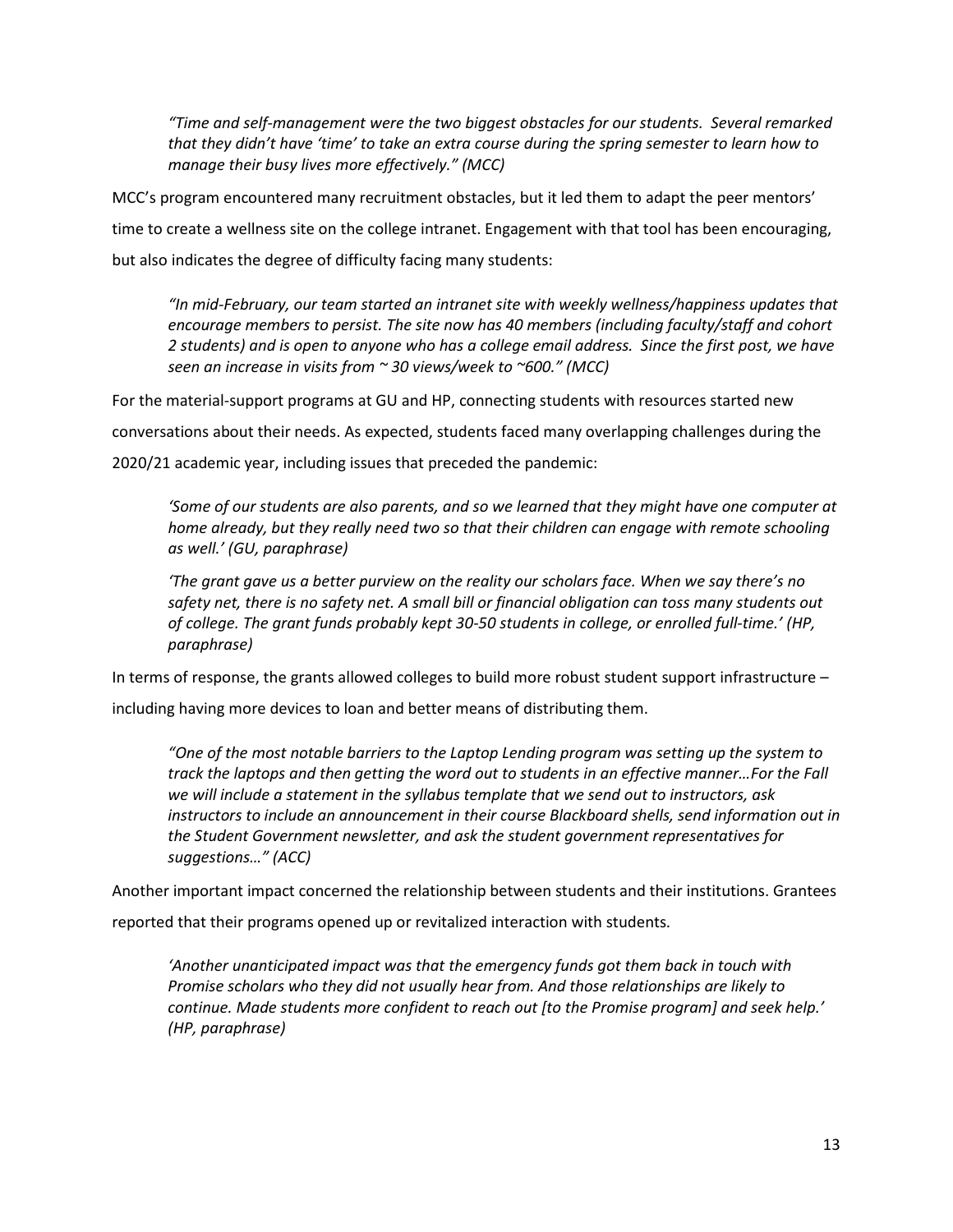*Sustainability.* The debrief interviews finally asked grantees to think forward about their programs – how and in what form they would persist after the end of the grant. The responses suggest an important difference between programs based on activities and those based on material supports.

Material supports programs will still be able to loan the laptops bought with grant funds, and staff from both ACC and GU expressed this in their interviews. Both were optimistic that the grant helped build the college's capacity to distribute these new resources to students.

*'The grant provided 35 new laptops. The laptops will go to Travis [who distributed laptops and hotspots for the program], and the Communications office will continue to advertise these resources to students.' (GU, paraphrase)*

*'The program was initially focused on Black and Latinx students, but the office of diversity decided that it should be expanded for equity reasons. This program will be combined with an existing SNAP program that provides loaner laptops.' (ACC, paraphrase)*

ACC's Second-Chance Pell program placed new devices in correctional facilities, and the impact of these is likely widely felt – even beyond ACC's program – and for many years to come. One example of this is the college's SCP recruitment process:

*"With the use of the technology the ACC staff members are able to display the necessary forms on the screen and walk the students through the process of completing each form. This cut the recruitment sessions down to 1.5 hours per facility…they were able to more efficiently guide the students through the paperwork process, answer questions, and obtain the necessary signatures on the appropriate forms. This hybrid model has proved to be effective and an unexpected benefit of utilizing the technology in the DOC facilities… The current plan is to hold on ground classes this coming Fall and utilize the technology as needed for either class sessions or recruitment or advising sessions with students." (ACC)*

The screens now in place at four Connecticut DOC facilities are starting to be used by other educational programs. For ACC's program, they also allowed instructors to use video content they had not been able to use before.

Not all device purchases are equally sustainable. GU also purchased hotspots as loaner devices, but hotspots require internet service to be useful. GU program staff said that the IT department is attempting to secure internal funding to keep the loaner hotspots connected.

Activity based coaching and mentoring programs will need continued funding to keep their programs going. This raises concerns about sustainability. Capital's B2B program is using grant funds to hire their first program coordinator, but the program's sustainability will depend on that coordinator producing results that will entice further internal or external funding. Both the peer mentors and coordinators of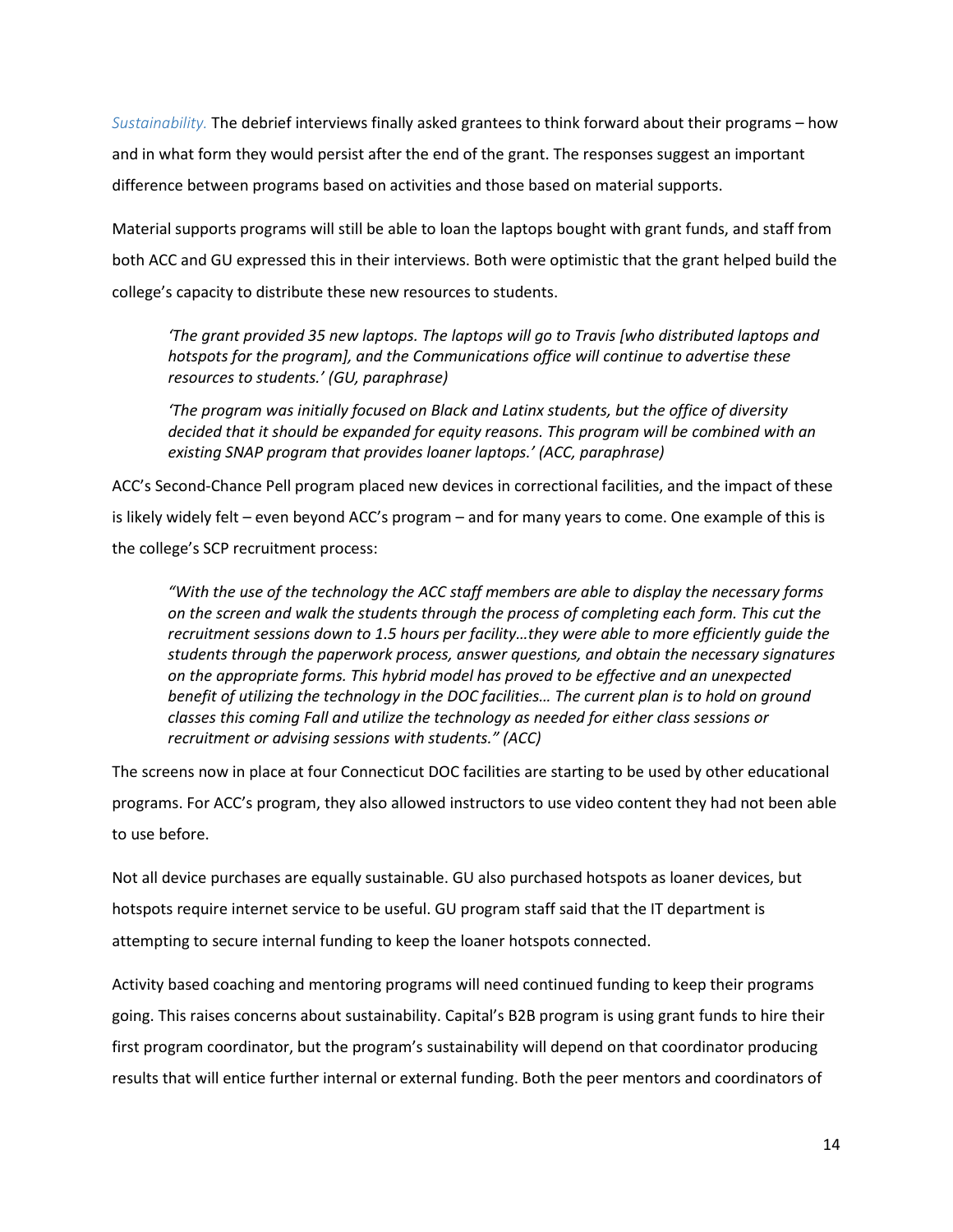their program felt confident that the program should continue, but understood that sustainability would depend on continued funding and effective use of funds.

*"Is it sustainable as-is? No. Should it be sustainable? Yes." (MCC peer mentor)*

*"Goes back to needing an external fiscal agent to manage the funds. Student workers are relatively inexpensive and would be critical to doing this sustainably." (MCC program coordinator)*

The idea of an external fiscal agent is important, since it could allow for faster hiring and more efficient use of funds. This was indeed the case with Hartford Promise, the only grantee that was not a college. Hartford Promise was the outlier among the cases, and the sustainability discussion with HP was unique. Prior to the grant, they did have a 'hurdle fund,' but it was relatively small and under-utilized. This academic year exposed the depth of need among Promise scholars and caused HP to think about expanding their emergency funds and making sure that those funds can be distributed quickly and with few conditions.

*"The ease of availability of Hartford Foundation funding was important to the success of the program. The longer we waited, the more students we would miss. Hartford Promise tried to make accessing emergency funds and laptops as easy and pain-free as possible – not embarrassing, not diminishing to the students… It created a belief in help, and removed a stigma around needing help."*

## <span id="page-14-0"></span>Discussion and Recommendations

The data collected over the course of the spring 2021 semester showed how different student support programs were implemented and how they impacted community college student persistence during the COVID-19 pandemic. To facilitate analysis, the grantees were broadly classified into material support programs and coaching/mentoring programs. This was analytically useful since implementation and student engagement varied meaningfully between programs of these sorts.

In terms of measured impact, material support programs were broadly comparable to coaching programs in terms of student persistence. But material support programs required fewer institutional resources to administer. Further those programs which purchased durable resources – laptops and hotspots – will have impacts beyond the life of the grant. This makes them perhaps a more powerful means of supporting persistence when financial and administrative resources are limited. The provision of computers may also have met the particular need of the moment; as virtual learning became indispensable to student success.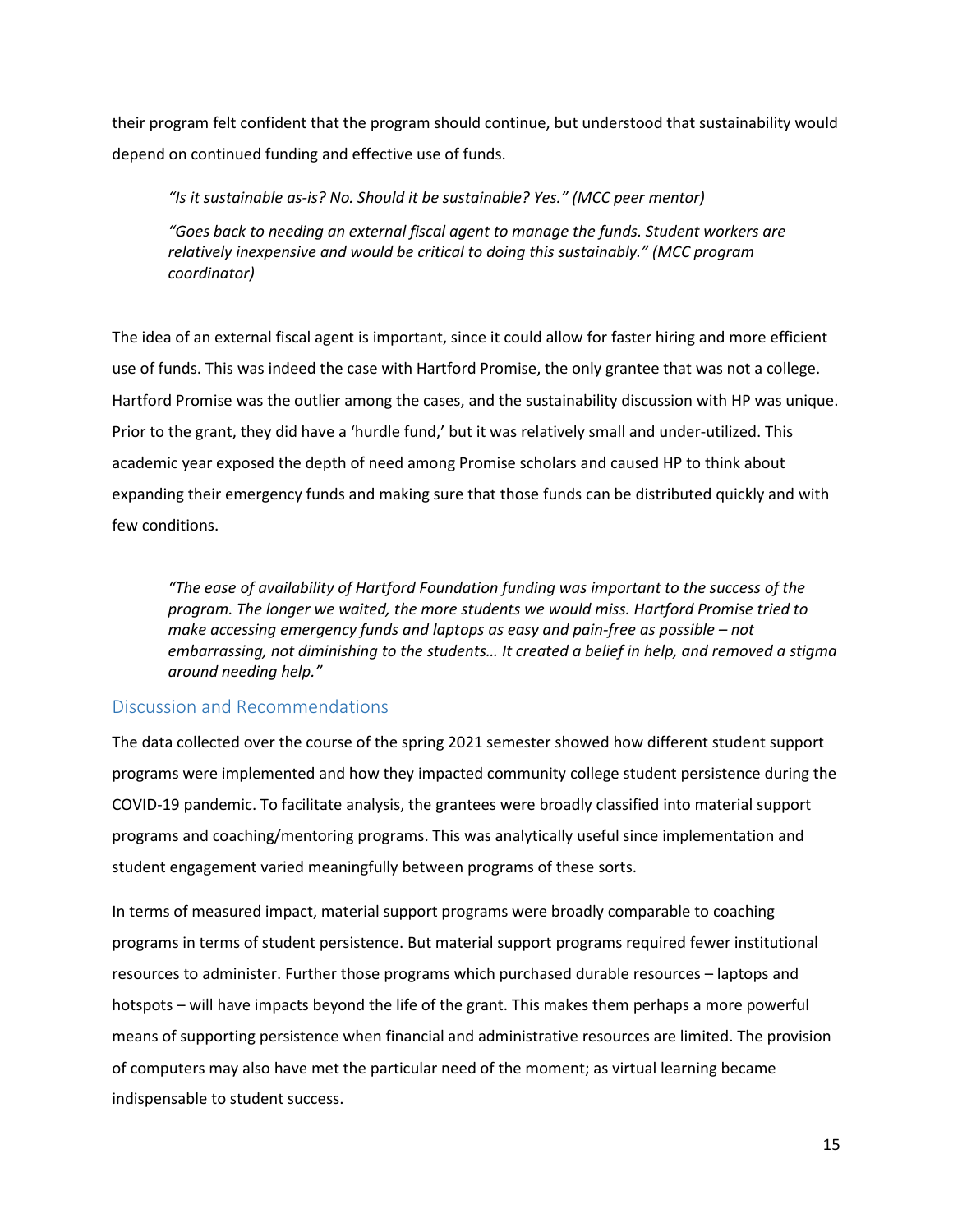A further point relates to the notion of administrative burden. Goldirck-Rab et al. (2021) examined how 'completion grant' programs were implemented at seven open or broad-access colleges. They found that programs which required less complex effort by college staff and students were more likely to be effective at promoting student completion. Lower administrative burden for students meant, among other things, less required participation in activities, and fewer points of assessment. For staff, lower administrative burden meant fewer required contacts with students and less complicated eligibility requirements.

We can apply this notion of administrative burden to the grant programs evaluated here. The research noted number of 'burden points' between the distribution of Foundation funds and their contact with students. For material support programs, the purchase of devices and their onboarding by IT were primary burden points. For mentoring programs, hiring staff, recruiting students, and maintaining engagement were burden points; the latter of these was constant throughout the semester. Administrative burden was the lowest for Hartford Promise – which was external to the colleges and had a very simple program. Among college-based programs, burden was lower with material support programs than with activity-based programs. Administrative burden affects both students or college staff. Throughout the interviews, a common theme was that program staff wanted more efficiency, and were most satisfied when this was achieved. When things were not efficient, staff wondered if external agencies would be better able to administer programs. On the student side, program staff talked about digital burnout and general disengagement, particularly with activities, workshops, and appointments beyond their classes. These can all be read as indicators of administrative burden for students.

From this discussion we offer two main recommendations. The first is that the Foundation consider funding material support programs for community college students, especially when awarding smaller grants. Given that the Foundation has to make careful choices with its resources, the data collected here suggest that the benefits of material support programs are more likely to be widely felt and sustainable than similar-sized awards given for activity-based programs. Specifically, programs that purchase durable objects may offer substantial return-on-investment.

Coaching interventions could be made less burdensome by engaging external agents to cut through college bureaucracy, specifically related to hiring and compensation. External agencies may also realize more efficiency with respect to recruiting and keeping participating students engaged. To facilitate collaboration, the Foundation could liaise between CBOs and community colleges to identify high need

16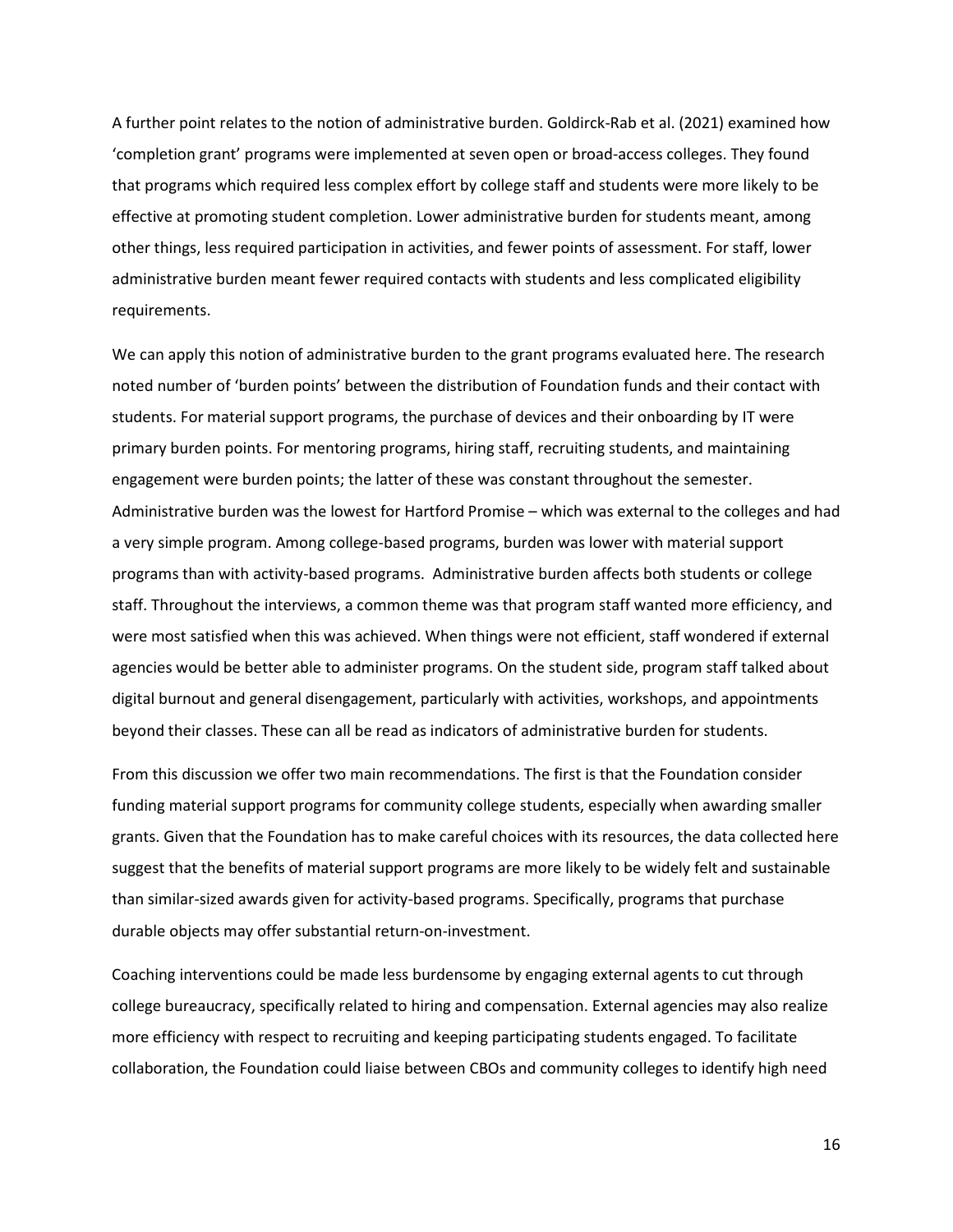areas and potential high-impact practices. These collaborations would not only lead to better-designed programs, but also could foster more robust data collection to get precise measures of impact.

#### <span id="page-16-0"></span>**Conclusion**

This evaluation is in line with prior collaborative work between Trinity College and Hartford Foundation. Last year, our review of the research literature and investigation of the Foundation's internal data identified last-mile and renewable awards as important supports for student success (Semblante, et al., 2020; Douglas, et al., 2020). The larger research literature also shows that need-based aid is a potent factor in degree completion (Titus, 2006). Evidence from that review also suggests that material support and emergency fund programs may be important for hard-to-reach groups like undocumented and nontraditional students, who have less access to ordinary financial aid. Continuing from that thread in our research, we can view material support programs as a form of need-based aid.

Ultimately, we observe that all the programs funded in Spring 2021 made important impacts on student persistence. But those that provided material supports like laptops and emergency funds reached wider audiences with lower administrative burden for staff and students, and with potentially more sustained impacts. These observations informed our recommendations.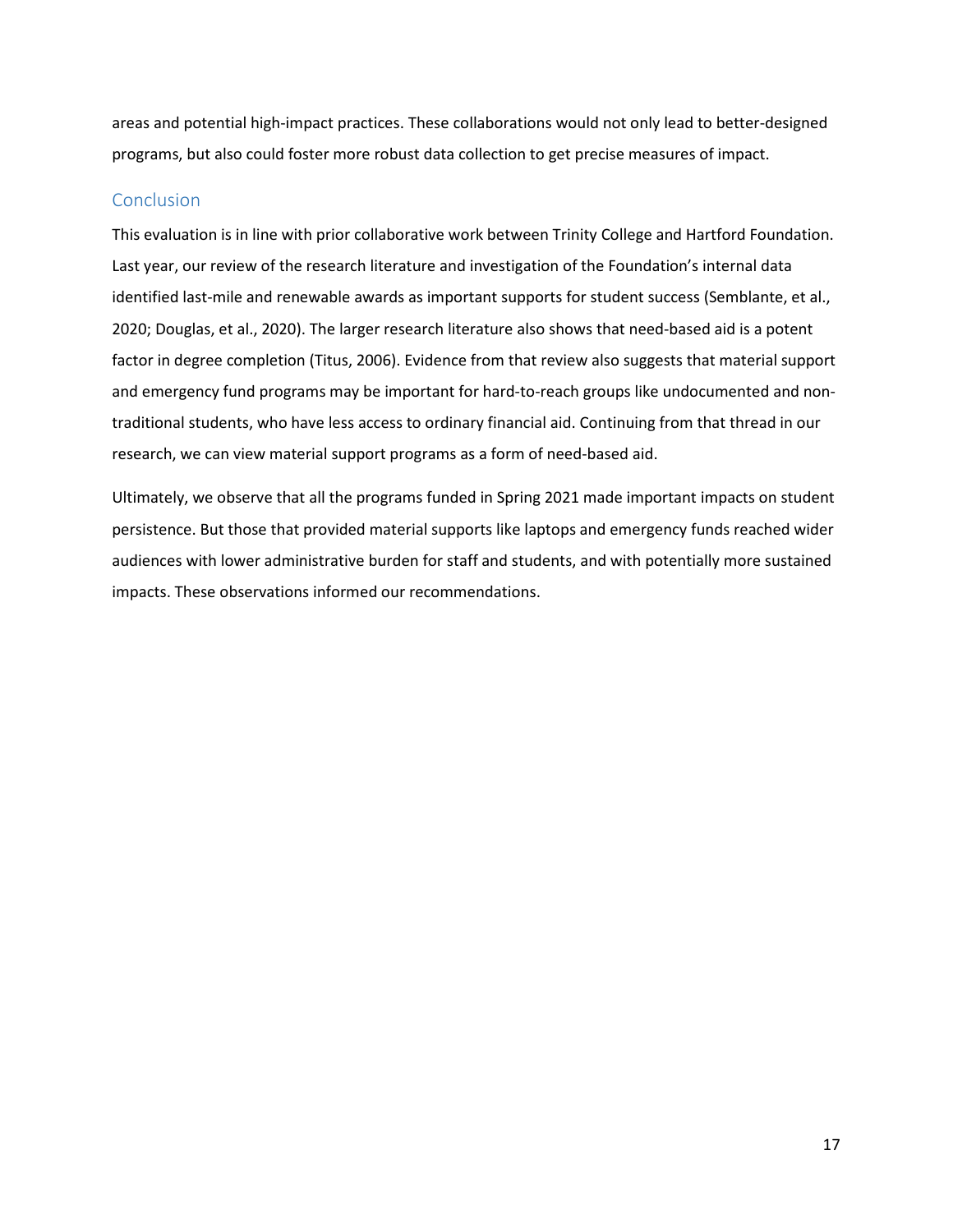## <span id="page-17-0"></span>Bibliography

Abma, T. A., 2006. The Practice and Politics of Responsive Evaluation. *American Journal of Evaluation,*  27(1), pp. 31-43.

Bryan, M. & Lewis, A., 2020. Culturally Responsive Evaluation as a Form of Critical. In: G. W. Noblit, ed. *Oxford Research Encyclopedia of Education.* New York: Oxford University Press.

Causey, J. et al., 2020. *Completing College 2020: A National View of Student Completion Rates for 2014 Entering Cohort,* Herndon, VA: National Student Clearinghouse Research Center.

Community College Research Center, nd. *Community College FAQs.* [Online] Available at: https://ccrc.tc.columbia.edu/Community-College-FAQs.html [Accessed 22 July 2021].

Davis, C. R., 2020. *Facing COVID-19 at Home: An Assessment of College Persistence for UNC-CH's First Generation College Students,* Washington, DC: Center For First Generation Student Success.

Douglas, D., Gao, Z. & Semblante, J., 2020. *Scholarship Awardee Traits and Trajectories, 2012-2018,* s.l.: Hartford Foundation for Public Giving.

Gardner, L., 2021. Community Colleges Face a Long Road to Recovery. *The Chronicle of Higher Education*, 8 April.

Goldrick-Rab, S., 2010. Challenges and Opportunities for Improving Community College Student Success. *Review of Educational Research,* 80(3), pp. 437-469.

Goldrick-Rab, S., York, T., Cady, C. & Baker-Smith, C., 2021. Completion Grants: A Multi-Method Examination of Institutional Practice. *Journal of Student Financial Aid,* 50(1), pp. 1-19.

Hood, S., 2005. Culturall Responsive Evaluation. In: S. Mathison, ed. *Encyclopedia of Evaluation.*  Thousand Oaks, CA: SAGE, pp. 96-102.

Patton, M. Q., 2016. What is Essential in Developmental Evaluation? On Integrity, Fidelity, Adultery, Abstinence, Impotence, Long-Term Commitment, Integrity, and Sensitivity in Implementing Evaluation Models. *American Journal of Evaluation,* 37(2), pp. 250-265.

Semblante, J., Douglas, D., Updegrove, N. & Gao, Z., 2020. *Scholarships, Supports, and Student Success: A Review of the Literature,* Hartford, CT: Hartford Foundation for Public Giving.

Stake, R. E., 1976. A Theoretical Statement of Responsive Evaluation. *Studies in Educational Evaluation,*  2(1), pp. 19-22.

The College Board, 2021. *College Enrollment and Retention in the Era of Covid,* New York: The College Board.

Titus, M., 2006. No College Student Left Behind: The Influence of Financial Aspects of a State's Higher Education Policy on College Completion.. *The Review of Higher Education,* 29(3), pp. 293-317.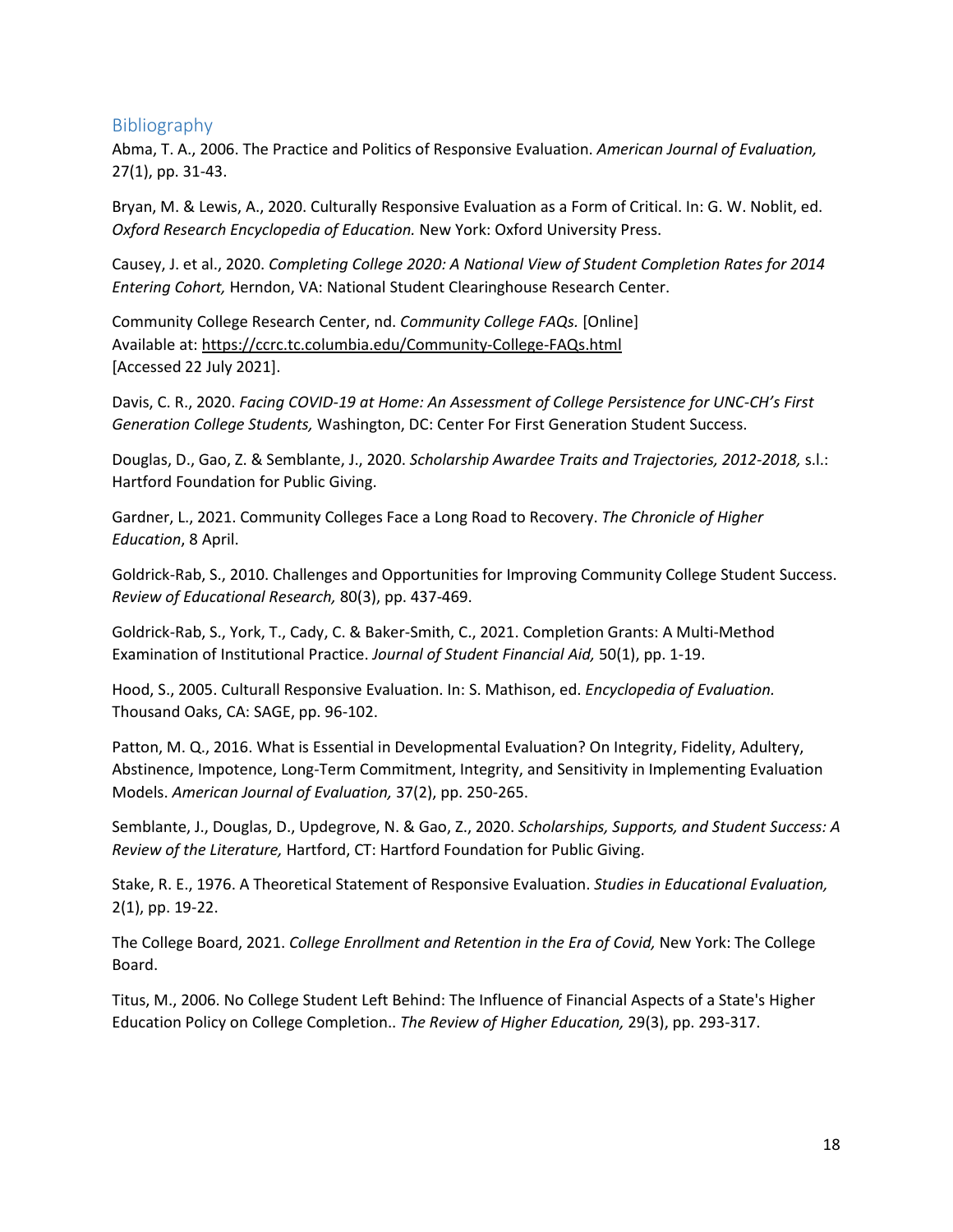## <span id="page-18-0"></span>Appendix A – Survey Questionnaires

#### <span id="page-18-1"></span>A1. Immediate Impacts – Coaching Programs

*In this form, focus your answers on what happened immediately, defined as 2-3 weeks after students were first exposed to grant resources in the Spring 2021 semester. Please be as detailed as possible in your responses.*

- 1. How many students does this program intend to serve? *Please specify either an exact number or a range. [This question will tie to questions in the summative impacts form filled out later.]*
- 2. At this point, how many students have accessed program resources (e.g., coaching, peer mentors, enhanced advising)? *Example: 15 students have been in contact with their assigned coach. 20 students have met with their peer groups.* 
	- *a.* Were there any challenges encountered in making initial contact with students?
	- *b.* How did students feel at the point of first contact with program resources?
- 3. At this point, how many students participating in the program have been engaged with their Spring 2021 classes? *Example: Based on logins to Blackboard courses, 25 program students have been engaged in their Spring 2021 class; 16 have logged in to online course systems. [Grantees have indicated that data from faculty surveys may be useful in preparing this response.]*
- 4. Any other program impacts to report other than those mentioned above? *Note: This can be anecdotal based on what you're hearing from students.*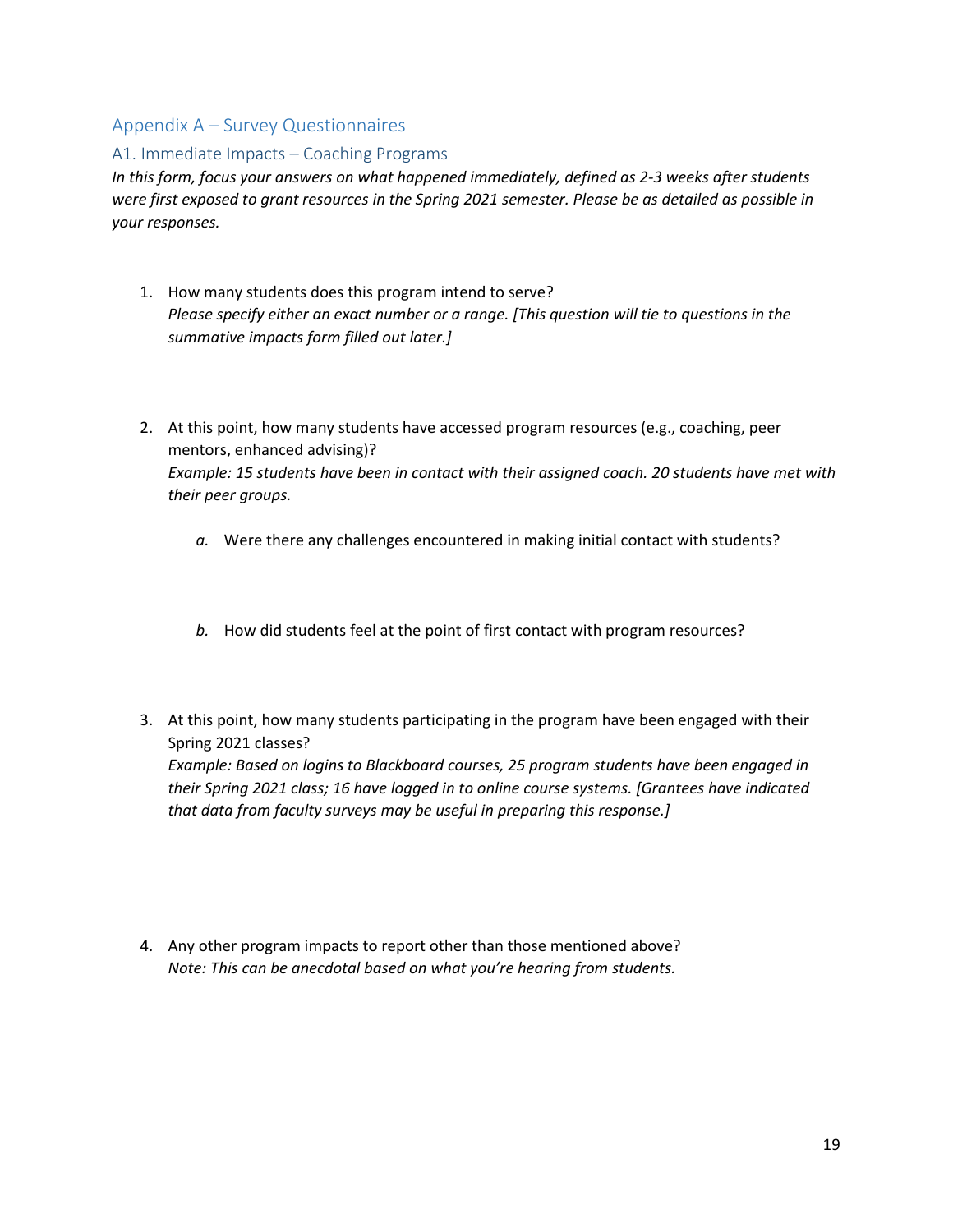#### <span id="page-19-0"></span>A2. Immediate Impacts – Material Support Programs

*In this form, focus your answers on what happened immediately, defined as 2-3 weeks after students were first exposed to grant resources in the Spring 2021 semester. In all responses, please be as detailed as possible.* 

- 1. How many students does this program intend to serve? *Note: Please specify either an exact number or a range. This question will tie to questions in the summative impacts form filled out later.*
- 2. At this point, how many students have accessed program resources (e.g., laptops, hotspots, and/or emergency funds)? *Example: 15 students have claimed their laptop. 20 students have applied for (received) emergency funds.* 
	- *a.* Were there any challenges encountered in distributing resources to students?
	- *b.* How did students feel at the point of first contact with program resources?
- 3. At this point, how many students participating in the program have been engaged with their Spring 2021 classes? *Example: Based on logins to Blackboard courses, 25 program students have been engaged in their Spring 2021 class; 16 have logged in to online course systems. [Grantees have indicated that data from faculty surveys may be useful in preparing this response.]*
- 4. Any other program impacts to report other than those mentioned above? *Note: This can be anecdotal based on what you're hearing from students.*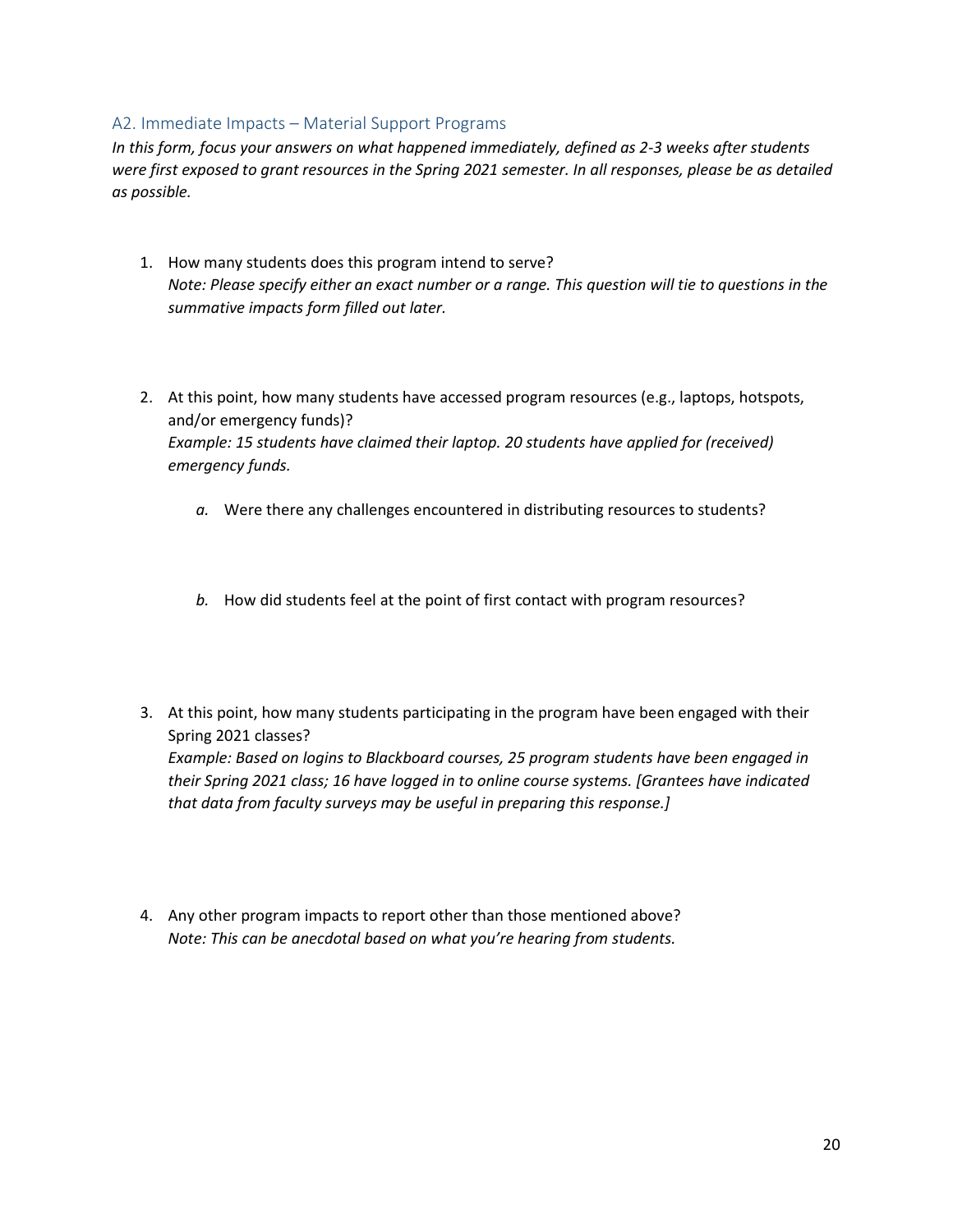## <span id="page-20-0"></span>A3. Midterm Impacts – Coaching Programs

*In this form, focus your answers on what happened by the middle of the spring 2021 semester, approximately 6-8 weeks after students' first exposure to grant resources.* 

- 1. At this point, how many students have participated in any program activities (e.g., coaching, success courses, peer group meetings)? *Note: In addition to an overall total, please specify exact numbers by type(s) of resource accessed. Example: Overall, 30 students have been served by the program. 15 students have met with their peer group. 20 students have made contact with their mentor.* 
	- *a.* Were there any ongoing challenges encountered in distributing resources to students?
- 2. In general, how have students felt about the program activities? *Note: These can be systematic (i.e., the results of a student survey) or anecdotal (based on staff or student feedback), but specify the type or response being given.*
- 3. At this point how many students participating in the program are regularly attending their Spring 2021 classes? *Example: Based on logins to Blackboard courses, 18 program students have been regularly attending their Spring 2021 classes.* 
	- *a.* If students are not regularly attending, have any of them given reasons why? *This can be anecdotal based on what you're hearing from students.*
	- *b.* For students who are attending classes regularly, do you have a sense of the semester is going for them academically? in terms of their wellbeing? *Responses can be anecdotal based on what you're hearing from students.*
- 4. How do students' levels of attendance and/or engagement with their classes compare with either other students in the Spring 2021 semester, or with these students' own engagement in the Fall 2020 semester? *Note: Answers can be either quantitative (focused on attendance levels or assignment submission) and/or qualitative (focused on engagement) in nature.*
- 5. Any other program impacts to report other than those mentioned above? *Note: This can be anecdotal based on what you're hearing from students.*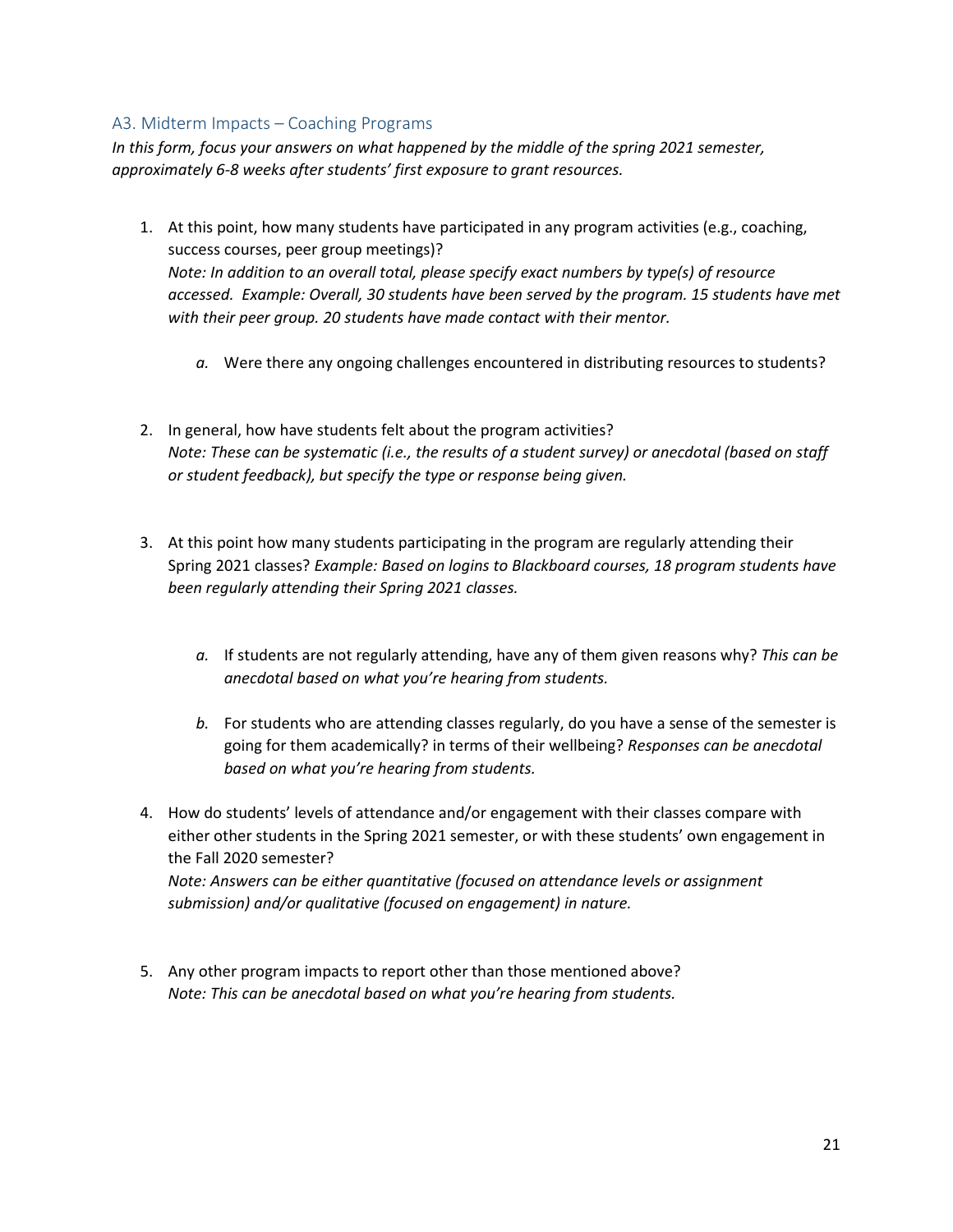#### <span id="page-21-0"></span>A4. Midterm Impacts – Material Support Programs

*In this form, focus your answers on what happened by the middle of the spring 2021 semester, approximately 6-8 weeks after students' first exposure to grant resources.* 

- 1. At this point, how many students have accessed program resources (e.g., laptops, hotspots, and/or emergency funds)? *In addition to an overall total, please specify exact numbers by type(s) of resource accessed. Example: Overall, 30 students have been served by the program. 15 students have claimed their laptop. 20 students have applied for/received emergency funds.* 
	- *a.* Were there any ongoing challenges encountered in distributing resources to students?
- 2. At this point, how many students participating in the program are regularly attending their Spring 2021 classes?

*Note: Please report answer as a number and definition, or more than one number if using multiple definitions of engagement. Example: Based on logins to Blackboard courses, 18 program students have been regularly attending their Spring 2021 classes. [Grantees have indicated that data from faculty progress surveys may be useful in preparing this response.]*

- *a.* If students are not regularly attending, have any of them given reasons why? *This can be anecdotal based on what you're hearing from students.*
- *b.* For students who are attending classes regularly, do you have a sense of the semester is going for them academically? in terms of their wellbeing? *Responses can be anecdotal based on what you're hearing from students.*
- 3. How do students' levels of attendance and/or engagement with their classes compare with either other students in the Spring 2021 semester, or with these students' own engagement in the Fall 2020 semester? *Note: Answers can be either quantitative (focused on attendance or assignment submission) and/or qualitative (focused on engagement) in nature.*
- 4. Any other program impacts to report other than those mentioned above? *Note: This can be anecdotal based on what you're hearing from students.*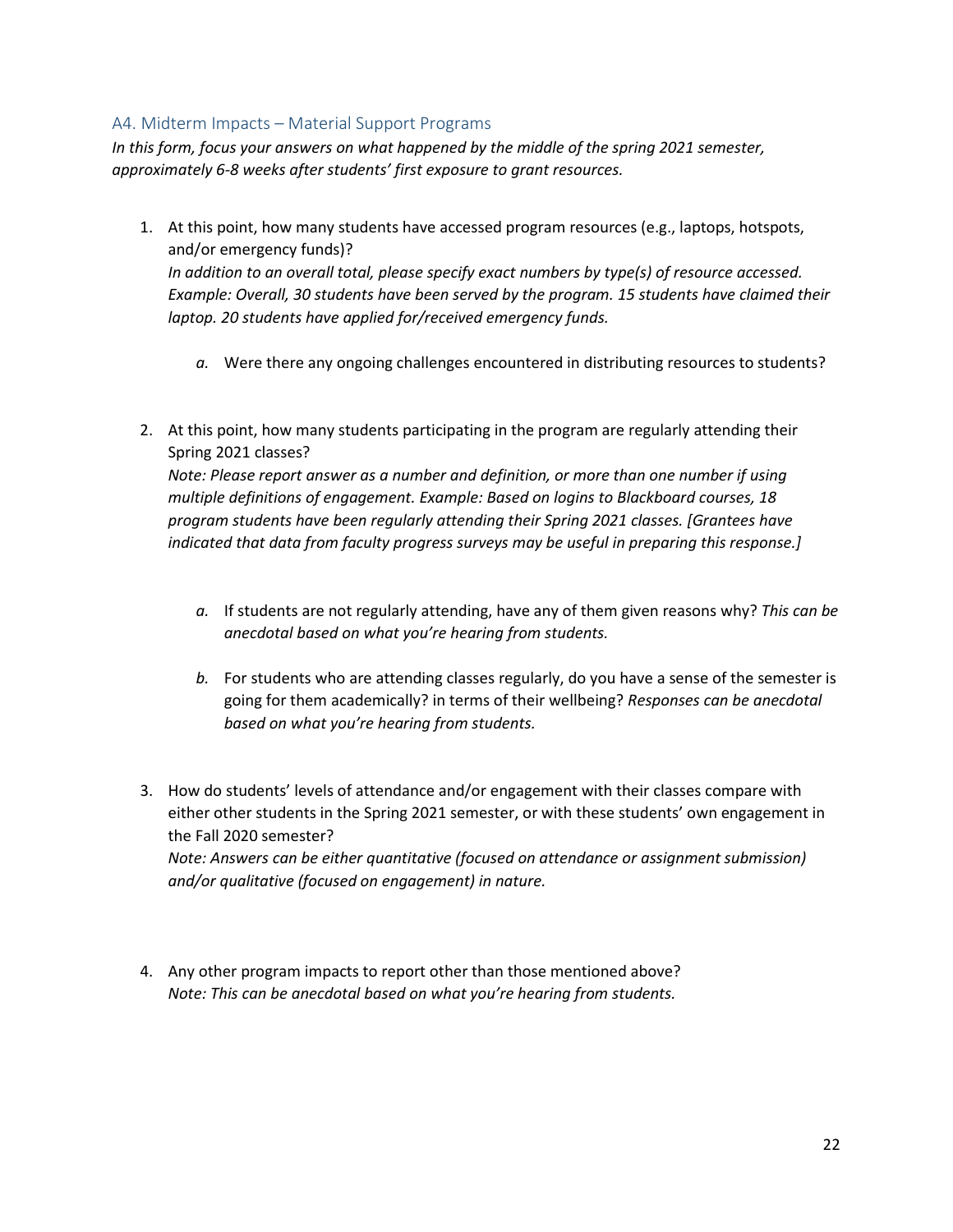## <span id="page-22-0"></span>A5. Summative Impact Form – Coaching Programs

In this form, focus your answers on what happened by the end of the spring 2021 semester. At the end of *the grant period, which may be later than this, you will be asked to complete a separate short narrative/report to close out the grant.* 

- 1. At this point, how many students were served by the program? *In addition to an overall total, please specify exact numbers by type(s) of resource accessed. Example: Overall, 25 students were served, 15 students have met with their peer group. 20 students have made contact with their mentor.* 
	- *a.* If any of these totals were substantially different from what was expected at the beginning of the Spring 2021 semester, what caused it to change?
- 2. How many students participating in the program successfully completed the semester? *Note: Successful completion of the semester could be defined as completing all enrolled courses and passing 75% or more of those courses.*
- 3. How many students participating in the program plan to re-enroll in Fall 2021? *Note: Re-enrollment plans can be based on known course registration or student self-reports.*
- 4. How many students participating in the program completed a certificate or degree program of study this semester? *Note: Completion of certificates or degrees can be based on either official sources or student self-reports.*
- 5. How do the success metrics reported in questions (2), (3), and (4) compare with similar nonprogram students in Spring 2021, or similar students in prior cohorts? *Note: For instance, are more program participants planning to re-enroll as compared to students in past years.*
- 6. Overall, what barriers to success in the Spring 2021 semester did this program reduce or remove? What barriers remained in spite of the program?
- 7. At any point in the Spring 2021 semester, did program students report impacts of the program for people other than themselves at home, at school, or in their community?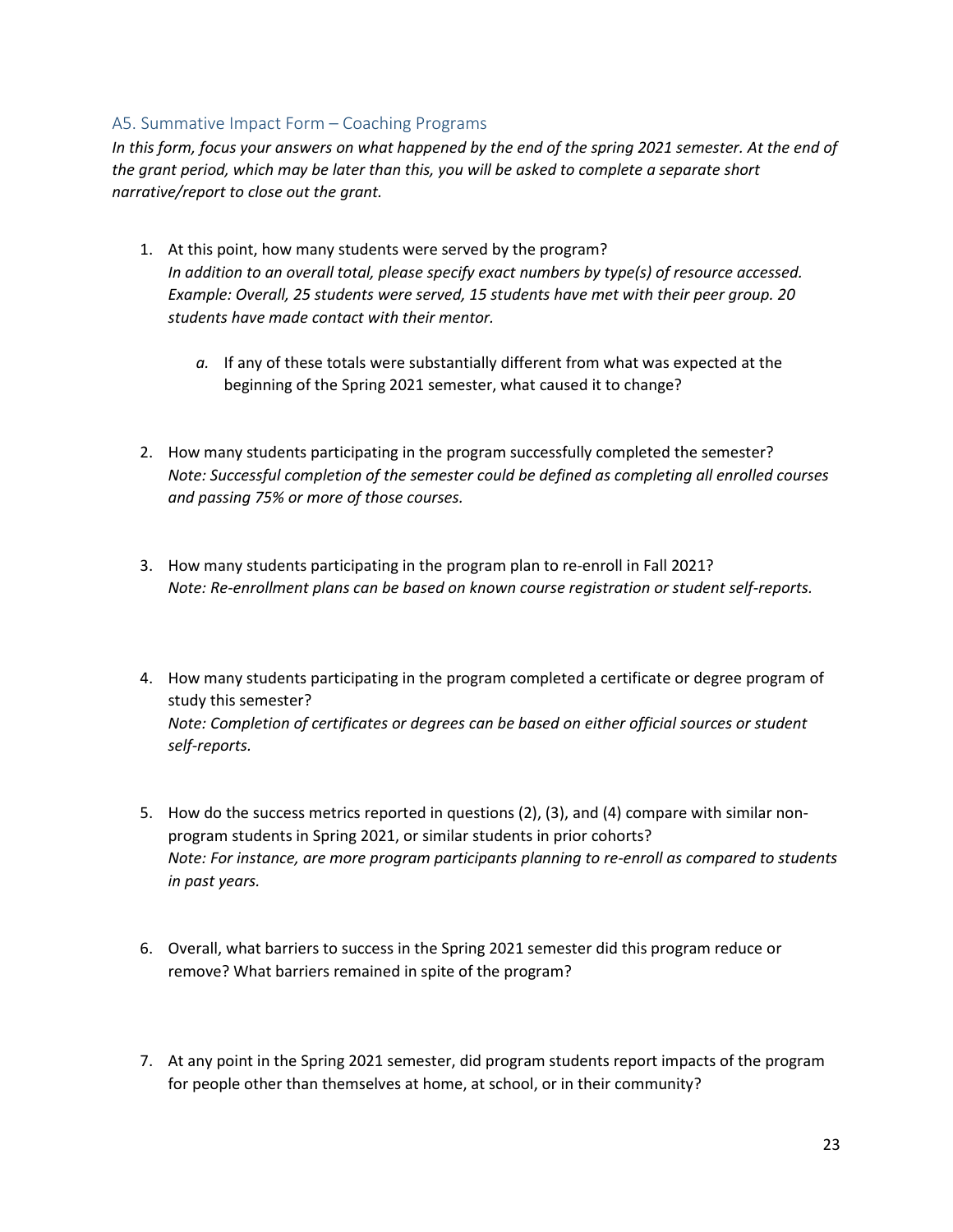## <span id="page-23-0"></span>A6. Summative Impact Form – Material Support Programs

In this form, focus your answers on what happened by the end of the spring 2021 semester. At the end of *the grant period, which may be later than this, you will be asked to complete a separate short narrative/report to close out the grant.* 

- 1. At this point, how many students were served by the program? *In addition to an overall total, please specify exact numbers by type(s) of resource accessed. Example: Overall, 42 students were served; 30 students received their laptop/hotspot; 20 students applied for/received emergency funds.* 
	- *a.* If any of these totals were substantially different from what was expected at the beginning of the Spring 2021 semester, what caused it to change?
- 2. How many students participating in the program successfully completed the semester? *Example: 20 students completed all enrolled courses and passed 75% or more of those courses.*
- 3. How many students participating in the program plan to re-enroll in Summer 2021 and/or Fall 2021? *Note: Re-enrollment plans can be based on known course registration or student self-reports.*
- 4. How many students participating in the program completed a certificate or degree program of study this semester? *Note: Completion of certificates or degrees can be based on either official sources or student self-reports.*
- 5. How do the success metrics reported in questions (2), (3), and (4) compare with similar nonprogram students in Spring 2021, or similar students in prior cohorts? *Note: For instance, are more program participants planning to re-enroll as compared to students in past years.*
- 6. Overall, what barriers to student success in the Spring 2021 semester did this program reduce or remove? What barriers remained in spite of the program?
- 7. At any point in the Spring 2021 semester, did program students report impacts of the program for people other than themselves at home, at school, or in their community?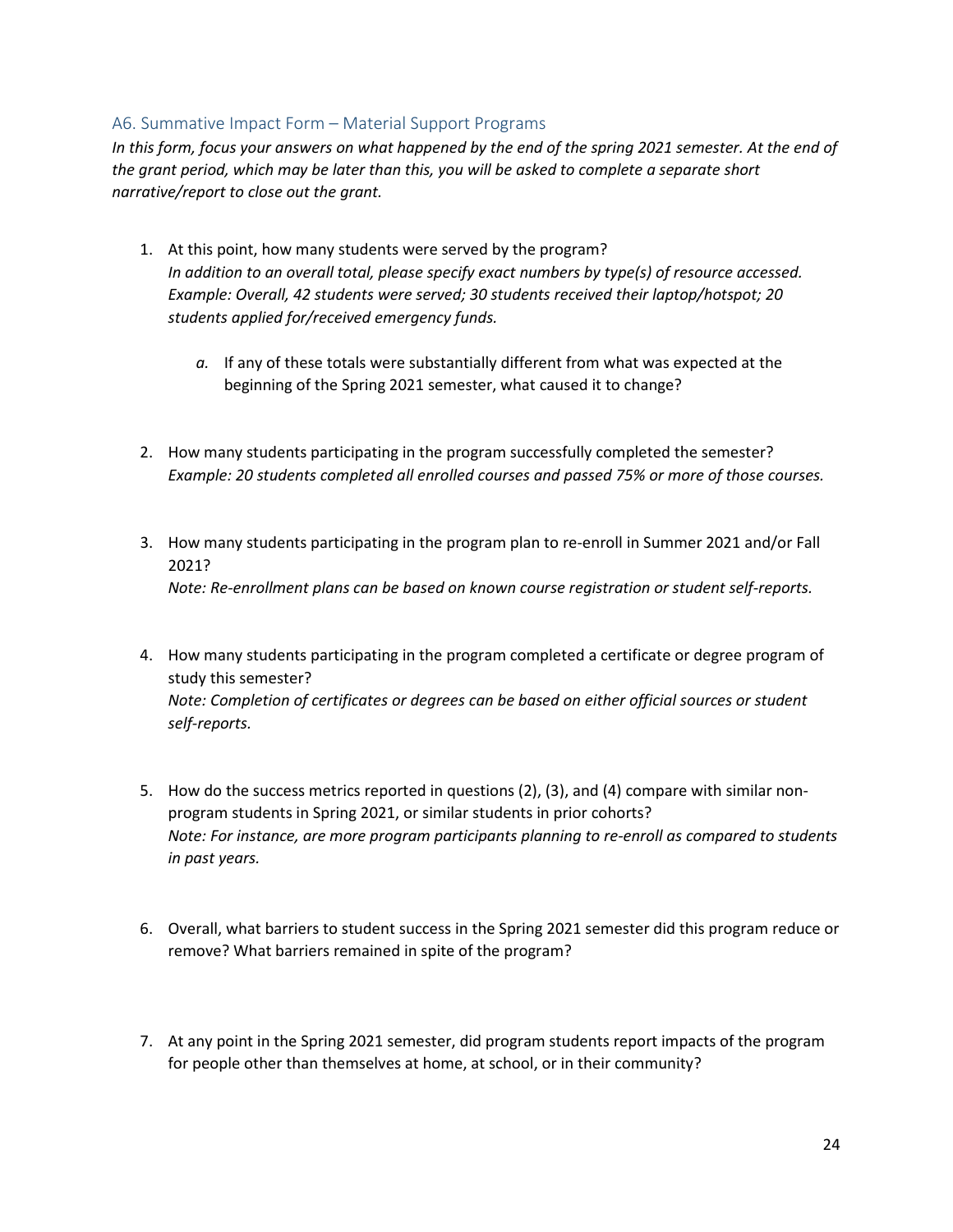## <span id="page-24-0"></span>A7. Debrief Interview Guide – All Programs

#### **Successes and challenges in delivery**

Implementing grant programs can be difficult, especially on short notice, and in the midst of a very different academic year like 2020/21. Talk about what worked and what did not while delivering your program and getting resources or services delivered to the target population.

- a. If you had a chance to try again, what would you do differently?
- b. Are there any partnerships or relationships that you would need to establish in advance?
- c. (for the colleges) would an external provider have been useful in any way?

#### **Anticipated and unanticipated impacts**

We talked before the grant program started about the notion of impact. Some intended impacts were obvious (retention, engagement). We speculated about other sorts of impact, like bringing a new computer or a hotspot into a home that needed it. Still other impacts may have emerged that we could not have anticipated. Talk about what program impacts you measured directly, as well as anything else you heard from students served by the program\.

- a. Did the program change the way students related to the college (their college)?
- b. Did it anything change about how the college distributes resources?
- c. Any other substantive changes?

#### **Program sustainability**

Grants are often a way of innovating practices in higher education. But one challenge is sustainability once the funding disappears, new programs are left unable to continue, particularly if funds supported a new role or expanded sets of duties for existing staff. Talk about how the program supported by this grant will or will not be able to sustain itself.

- a. If the program is relatively sustainable, talk about why and how.
- b. If it may not be sustainable, talk about what would be needed to keep it going?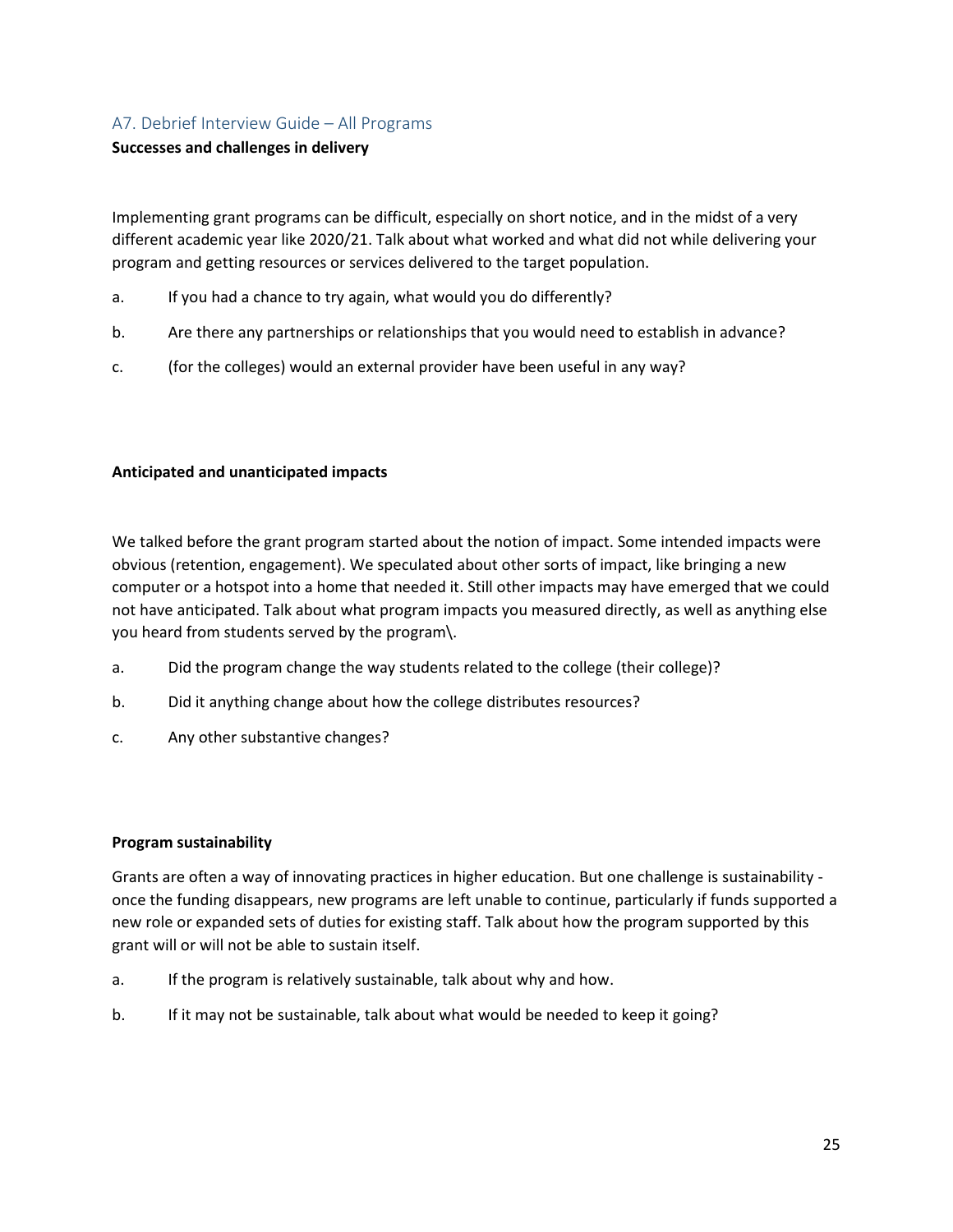## <span id="page-25-0"></span>Appendix B. Prior Postsecondary Grant Review

As a secondary activity, related to the primary evaluation of the Foundation's current grants, the research team reviewed four of the Foundation's prior postsecondary persistence grants made between 2016 and 2019. We also conducted a review of the Foundation's workforce development grants, which was submitted earlier, and is included below as Appendix C. These grant reviews focused on the following questions:

- *Who was eligible for the programs' services, and how did the programs coordinate outreach to the targeted population(s)?*
- *What were the intended outcomes for program participants, and what was the theory of change that guided the program's activities?*
- *What were the general outcomes of the programs? Did they succeed in their intentions?*

The Foundation supplied the research team with grant documentation including proposals, budget narratives, and any annual or summative reports. The four grants reviewed were made to: Our Piece of the Pie (2016), Asnuntuck Community College (2017), Hartford Promise (2018), and the Hartford Consortium of Higher Education (2019). When this report was written, we had only received outcomes reports for the first of these programs.

## <span id="page-25-1"></span>Targeted Population and Outreach Strategies

All four awardees used grant funds to expand or supplement existing programs. As such, their target populations were well-defined in the proposal narratives. All the programs focused on students living and attending school in Hartford, and stated that students must be eligible for financial aid. Two grantees targeted students based on intended programs of study. ACC's success coach was intended to be dedicated to students pursuing credentials in healthcare; OPP's revised CPI program targeted students pursuing credentials in either healthcare or business administration. Three of the four awardees – excepting Asnuntuck CC – intended to work directly with Hartford's public high schools to recruit students. ACC's program targeted students already receiving a scholarship for SNAP-eligible students.

Based on OPP's reporting, the CPI program operated on referral model, where Opportunity Academy was to refer interested students to CPI's dual enrollment. However, this produced very small cohorts in the first two grant years. Which led OPP to modify the program and use direct outreach to high school graduates from Hartford public high schools. The limited information in the grant documents did not allow a thorough investigation of outreach strategies for the other grants.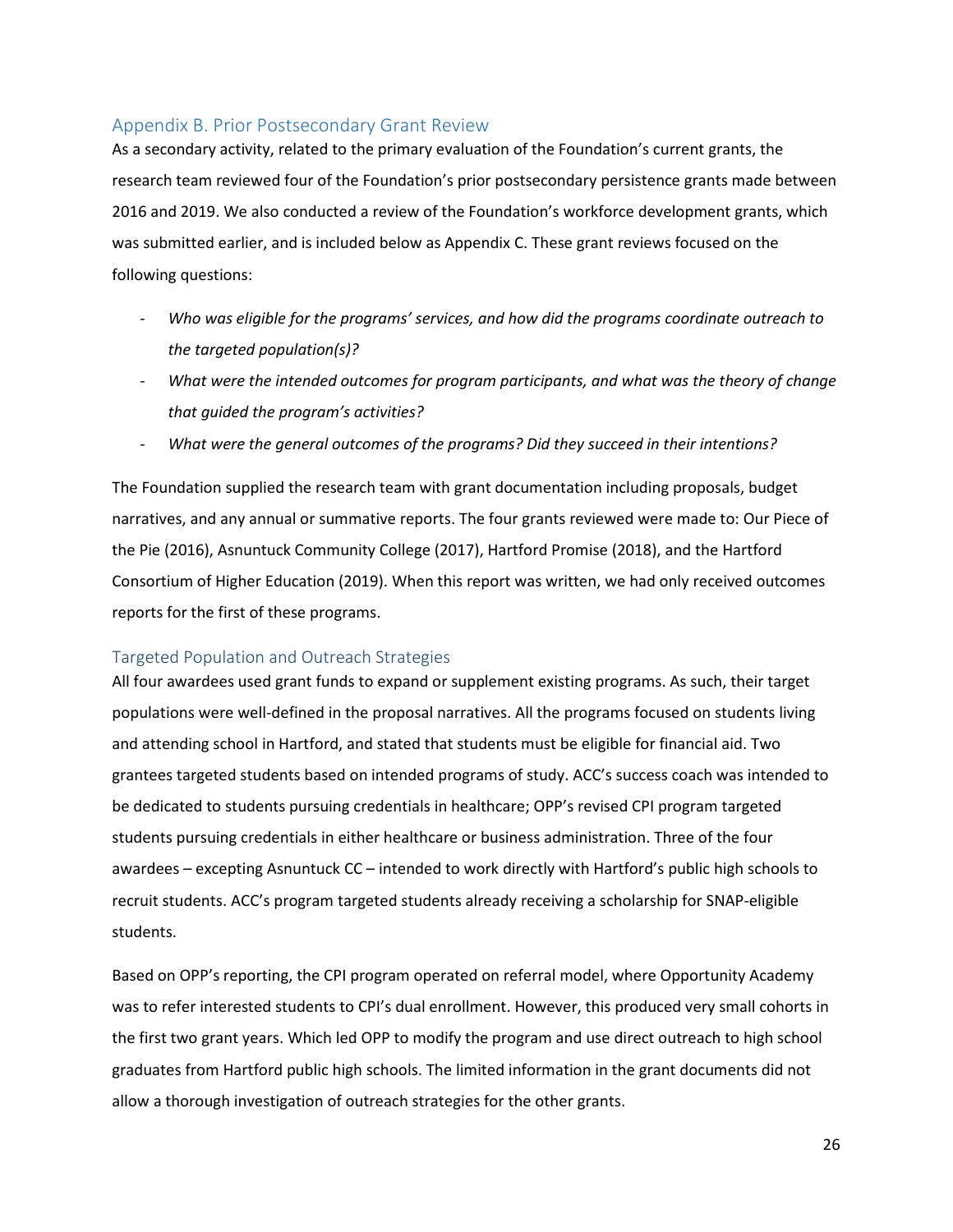#### <span id="page-26-0"></span>Grant Activities and Intended Outcomes

Grant funds were used both to increase the overall number of students served, and to fund new resources for participating students.

- ACC's success coach was charged with recruiting and retaining 25 students;
- OPP's original program design intended to support two cohorts of 15 students;
- Hartford Promise intended to fund an additional 40 scholars
- HCHE intended to recruit an additional 75-100 students

In terms of how funds were to be used, three of the four grantees used funds primarily to support existing or new staff:

- ACC intended to hire a new success coach for its SNAP support program;
- HCHE intended to use internal staff to conduct student outreach and create an advising tool;
- OPP's PCI program details a lengthy student recruitment and onboarding process that was staffmanaged.

In the language of the main evaluation presented above, these prior grants more closely resemble coaching support programs, since they depend on relationships between students and staff. Hartford Promise, as a scholarship, is of course a material support program, though its 'Reaching Back' and 'Reaching Forward' components resemble coaching in some ways.

#### <span id="page-26-1"></span>Program Outcomes

We only had outcomes information from OPP's CPI program, and the evaluation indicates that this initiative encountered similar hurdles to the two coaching programs among current grantees. The initial iteration of CPI was a dual enrollment between Opportunity Academy (OA) and Southern New Hampshire University's College for America (CfA). The evaluation indicates that the first two years failed to reach the target of 15 participants. Further, the students that did enroll had high rates of withdrawal due to the high workload required for dual enrollment and virtual instruction at SNHU. The program's shift to targeting high school graduates for in-person led to more successful recruitment and retention. But even with this revised model, participating students cited a need for more material supports to help them stay on track with their schooling. These recruitment and retention issues are similar to those faced by the two current coaching programs at Capital CC and Manchester CC.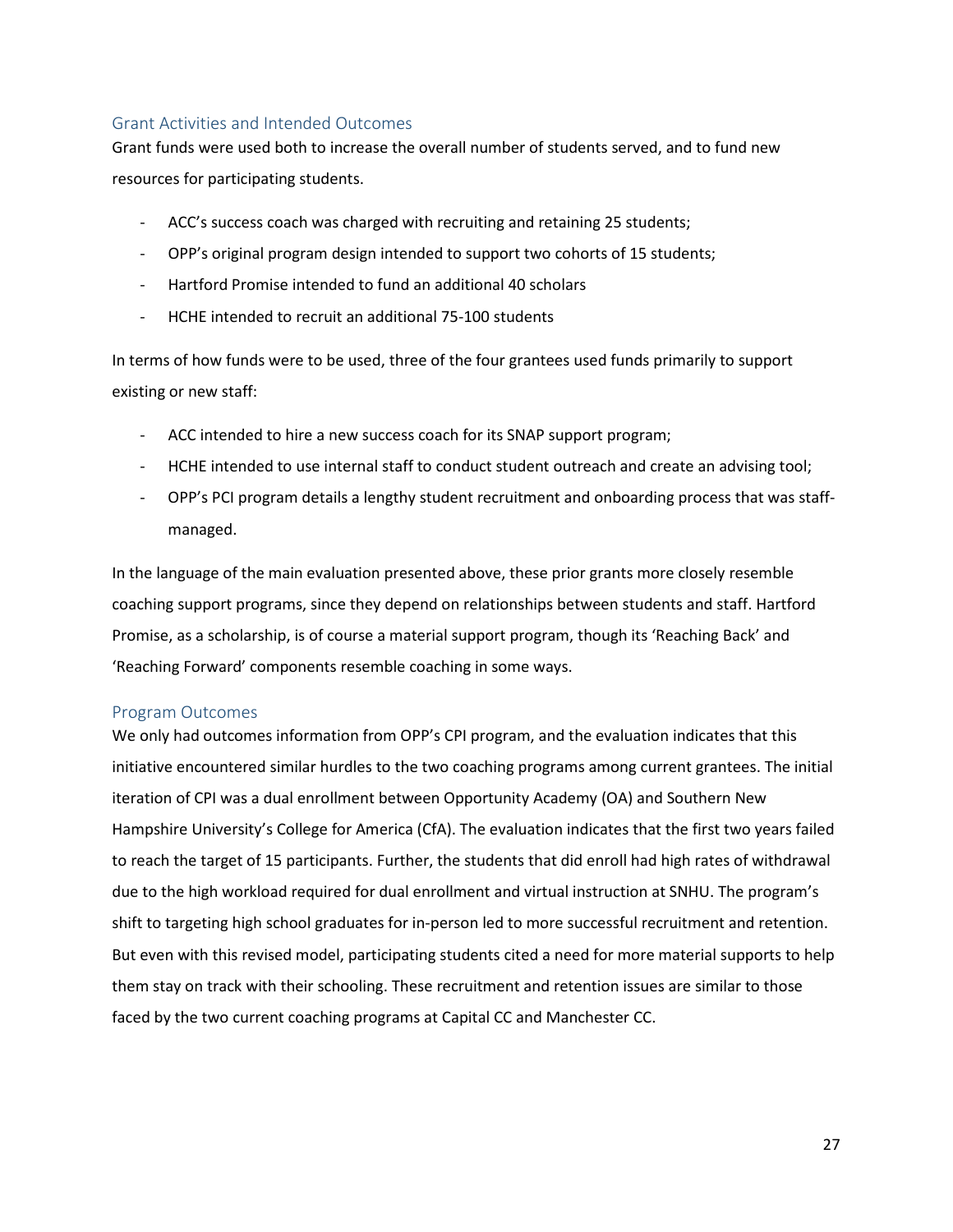## <span id="page-27-1"></span><span id="page-27-0"></span>Appendix C. An Inventory of the Hartford Foundation's Prior Workforce Grant-making<sup>[5](#page-27-3)</sup> Introduction

This memo is part of a larger project evaluating Postsecondary Persistence grants made by the Foundation in 2021. In a broad sense, we hope this memo will contribute to internal discussions about how the Foundation focuses its grant-making activities in the future. Along with the PI, Dr. Daniel Douglas, we reviewed fifteen grants made by the Foundation between 2014 and 2020.<sup>[6](#page-27-4)</sup> The Foundation provided documentation including the grant proposals, budget narratives, and any annual or summative reports.

The purpose of this review was to understand how these grants – most of which had a stated focus on workforce development – connected with postsecondary educational opportunities for the participants. The review focused on the following questions:

- Who was eligible for the programs' services, and how did the programs coordinate outreach to the targeted population(s)?
- What were the intended outcomes for program participants, and what was the theory of change that guided the program's activities?
- In what ways did the programs and their activities encourage postsecondary education?
- What were the general outcomes of the programs? Did they succeed in their intentions?

The memo concludes with suggestions based on these findings.

## <span id="page-27-2"></span>Targeted Population and Outreach Strategies

The targeted population for the programs is youth (aged 14-24) located in the Greater Harford area. Some programs targeted geographic areas, such as North Central Connecticut, Hartford, Windsor, or Bloomfield. For two programs gender was a deciding factor, in that girls were the target population. Programs such as the Hartford Opportunity Youth Collaborative had a grade-level focus on  $11<sup>th</sup>$  and  $12<sup>th</sup>$ graders. In terms of ethnicity, all of the programs targeted Black and Latine youth. One of the programs, FUTUROS, focused specifically on Latine youth. Grant documents used phrases such as "at-risk," and "marginalized" to describe their targeted populations. Overall, it is apparent that Black and Latine youth who face barriers (out of school and/or without a high school diploma) are the target population. In terms of scope, larger grantees aimed to reach hundreds of students each year, while smaller grantees focused on smaller cohorts of 50 or less.

Across all 15 programs, there were three general ways in which participants were contacted: through school systems, working with Community Based Organizations, and through government agencies (DCF, HPD, etc.). For example, Capital Workforce Partners (CWP) connects with youth through Community Based Organizations, such as the Center for Latino Progress and the Blue Hills Civic Association. Notably in the case of CWP, because outreach is not done directly by CWP, the methods and strategies for outreach are unclear in grant documentation. It would be interesting to know exactly how these partner organizations connect with youth in the community.

<span id="page-27-3"></span><sup>5</sup> Prepared By: Renita Washington and Karolina Barrientos

<span id="page-27-4"></span><sup>6</sup> A full list of the reviewed grants is available at this link:

<https://drive.google.com/file/d/1oKZycdHQbqTVpCSyi5XoND7j3N261AMF/view?usp=sharing>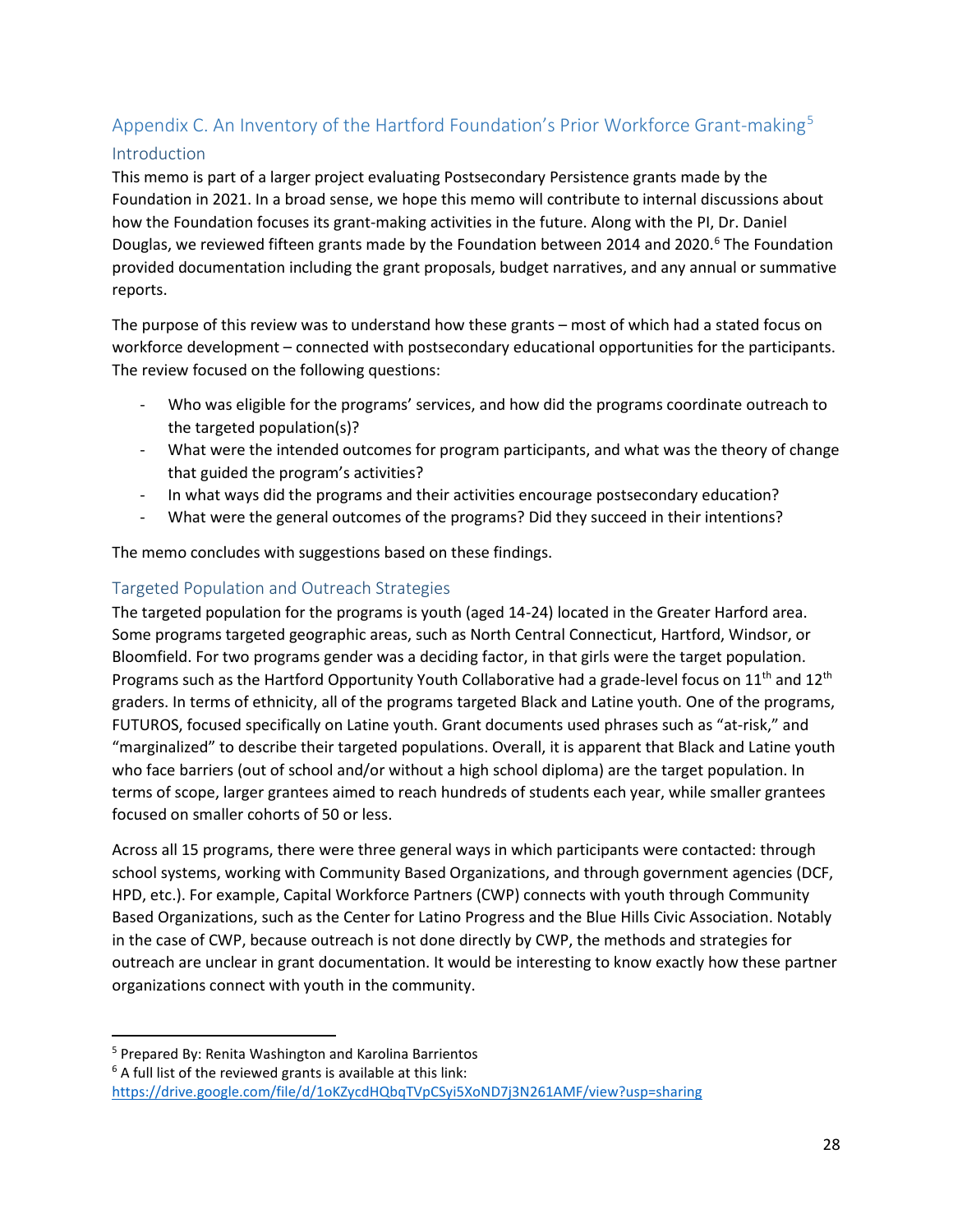The OPPourtunity Academy and Hartford Student Internship Program are examples of programs that used the Hartford Public School System as part of their outreach strategy. Two other grantees – Billings Forge and Our Piece of the Pie - worked with the government entities such as the Department of Children and Families (DCF) or the Court Support Services Division of the Judicial Branch. Grantees working with schools or government agencies made their outreach methods clearer than those working with other Community Based Organizations. Regardless of their broad outreach strategy, most grantees reported successful outreach and recruitment. It is thus difficult to compare the merits of these methods.

## <span id="page-28-0"></span>Intended Outcomes and Theories of Change

Grantees mission statements generally indicate a desire to serve low-income communities of color by engaging them in workforce skill development trainings, and by providing them with tools and motivation to finish school. In terms of framing the problem, some grantees mentioned the notion of a skills gap in certain industries (e.g., Advanced Manufacturing, Healthcare, and Green Construction), while others noted the larger structural factors impacting these communities (e.g., justice involvement, poverty, homelessness).

Many programs sought to provide both job skills and compensation. The grants recognized that young people are looking for ways to make money, so they build earning opportunities into programs that give them the skills to secure and keep jobs. The implicit theory of change for such programs is that there are jobs available to low-income youth, but that there are skills or contextual barriers to securing these jobs, and that pressure to earn money causes them not to acquire these skills. They seek to address this pressure by integrating learning and earning opportunities. Similarly, these programs intended to place students in jobs and/or facilitate connections with potential employers. The Hartford Student Internship Program - which was funded in 2017, 2018, and 2019 - seeks to provide upper-level high school students with 60 hours of paid work experience supplemented by workshops including resume preparation and interview skills.

Other programs started adopted a broader theory change that brings workforce development together with formal schooling. For example, Summer Youth Employment and Learning Program goal was to reach a wide range of students ages 14-21. Different age groups were exposed to different programming. For incoming high school students received social and academic supports to facilitate this transition, but also were exposed to career pathways though full-day of programming. For 12th graders, who were closer to leaving school, their focus was on mentorship, connection to labor market, and leadership/skills training. The Hartford Student Internship Program also targeted upper-level high school students, and had a similar focus. Notably, the education components of many of these programs primarily emphasized high school completion and employment competency.

While these were the general patterns among grantees' intended outcomes, there were other focus areas. Our Piece of the Pie Academy, a pilot program funded in 2015, sought to enroll students in shortduration online associates degree programs. One novel program – Girls for Technology – emphasized coding skills alongside developing entrepreneurship. Charter Oak Boxing Academy's program focused on developing physical and emotional wellbeing among young women of color. These newer programs did not have outcomes when we received the reviewed documents, but they suggest novel approaches to meeting the needs of this target population.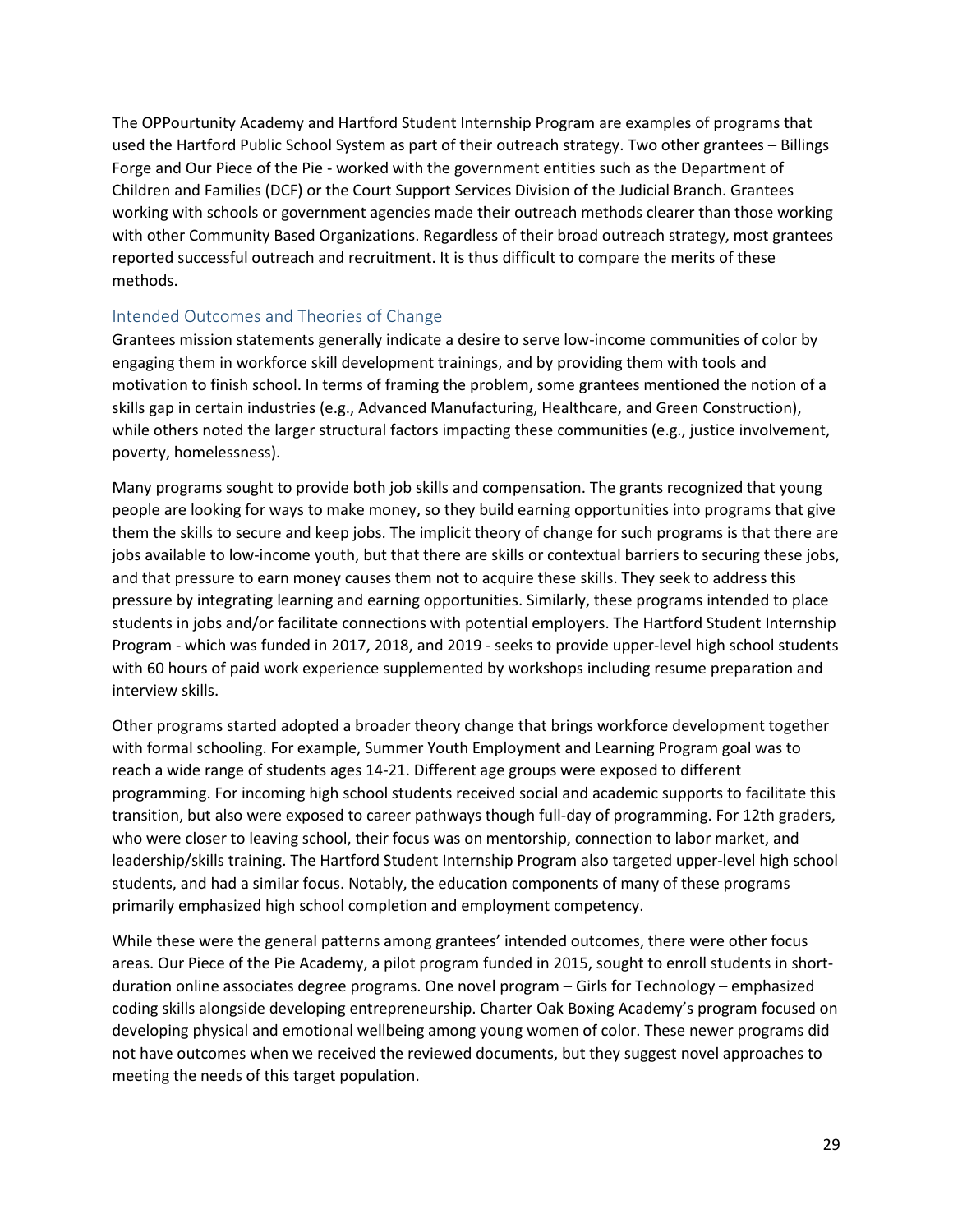## <span id="page-29-0"></span>Workforce Development and Postsecondary Education

Workforce development programs aim to provide participants with job skills with the goal of securing employment. This sets them apart from education-focused initiatives that focus on college access and success. This is understandable given that many WD programs specifically focus on youth who are disengaged from traditional schooling. However, given that research suggests employment and income prospects for young people without college credentials are discouraging, it is important to understand how workforce development programs integrate college pathways into their services. In general, we found that while job skills and gainful employment remain the primary focus, emphasis on postsecondary education has increased over time.

Most programs, in their application or reporting, make some mention of postsecondary education. In grant applications, statements usually connect career competency and earning opportunities to postsecondary success. In evaluation reports, postsecondary enrollment is mentioned alongside employment as a potential outcome for successful program participants. The shift in emphasis is most noticeable in the grant activities.

For example, the Summer Youth Employment and Learning Program, put on by Capital Workforce Partners, had a distinct emphasis on developing career related skills in its early years. However, there were some shifts in SYELP programming over time. One new component in their program assisted rising 9<sup>th</sup> graders in their transition to high school. Like many other programs in this review, SYELP focused on High School student retention and job training. But later grant documents noted the link between youth employment and postsecondary success, and the broader focus on incoming high school students suggests a pivot toward educational pathways.

The Center for Latino Progress' FUTUROS program – which works with enrolled high school students – also combines workforce training in the form or internships, with college readiness and socialization opportunities. CLP includes as an outcome that cohort members will have visited at least one college campus. Notably, the FUTUROS program is weaved together with SYELP and HSIP.

The Hartford Youth Services Corp by Our Piece of the Pie, combined civic engagement with job training, while also providing support for youth with college aspirations. This program helps low-income students affected by COVID-19 re-engage with their education by providing GED and high school support for students. These academic and career supports were provided to cohort members who engaged in service-learning at sites around Hartford – including childcare, canvassing, and public works.

While the above programs represent the general focus of grantees, there were outliers. Some programs, like Opportunity Youth Job Training Program by Billings Forge, still focus on low-skill occupations, and do not place an explicit emphasis on postsecondary education. While the number of jobs in food service is growing, such jobs are less likely to lead to career paths, stable incomes, or social mobility. On the other end, the OPP Academy pilot program attempted to bring participants directly into postsecondary education through a dual degree program with College of America.

The relationship between employment and education for the young people served by these programs is complex. The real need to earn income complicates a sole focus on study, especially for youth who have disengaged from high school. To the extent that grantees bring together earnings opportunities with skill-building and college preparation, they may be successful at resolving this contradiction. But one question that emerged from our review is whether the paid jobs given to participants in SYELP and HSIP